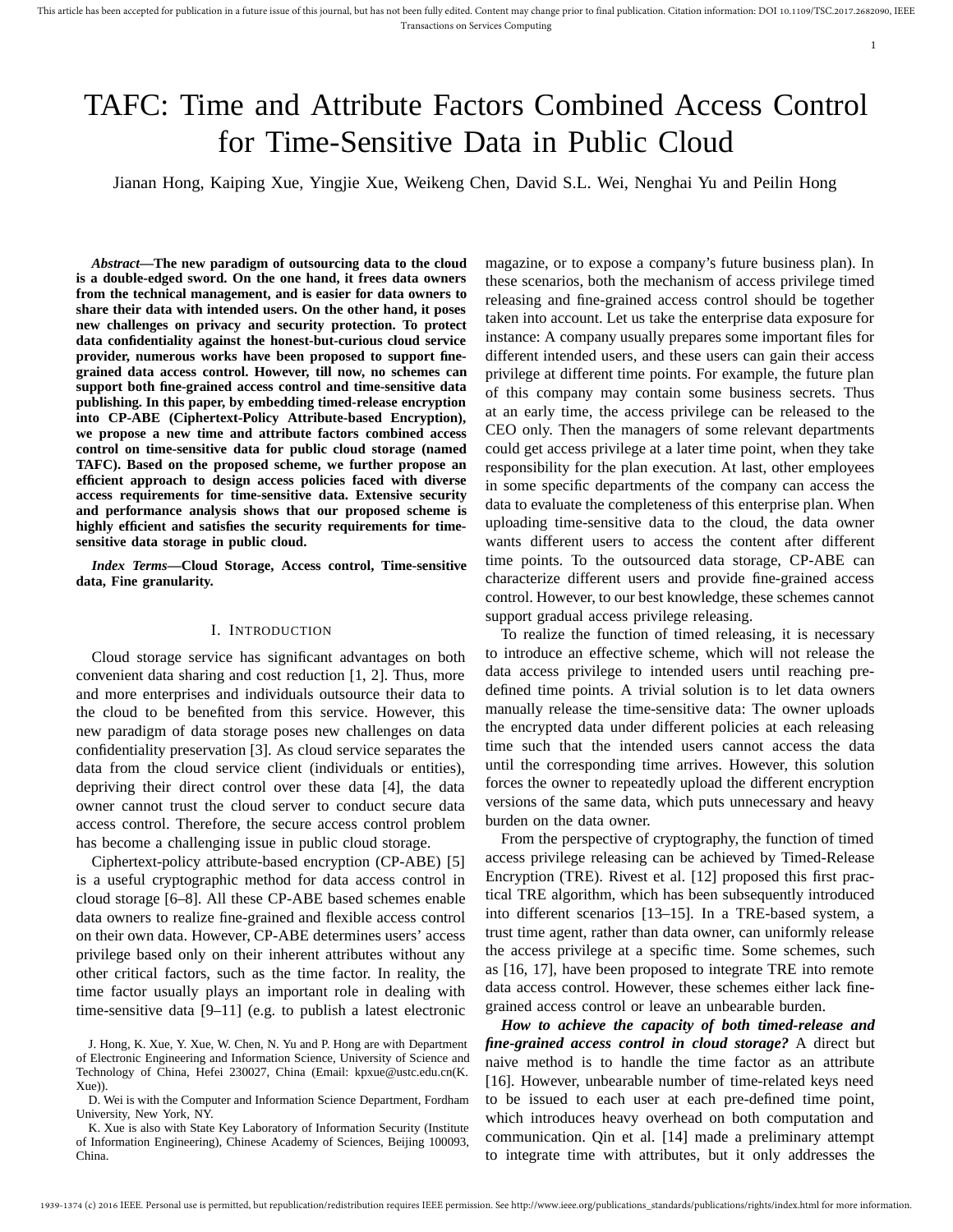issue that the attributes' life period of each user is limited by time. A more practical requirement is that: each user with different attribute set can have different releasing time points for the same file. Unfortunately, Qin's scheme cannot meet this requirement.

In this paper, we propose an efficient time and attribute factors combined access control scheme, named TAFC, for time-sensitive data in public cloud. Our scheme possesses two important capabilities: 1) It inherits the property of fine granularity from CP-ABE; 2) By introducing the trapdoor mechanism, it further retains the feature of timed release from TRE. Note that in TAFC, the introduced trapdoor mechanism is only related to the time factor, and only one corresponding secret needs to be published when exposing the related trapdoors. This makes our scheme highly efficient, which only brings about little overhead to the original CP-ABE based scheme. We should address how to design an efficient access structure for arbitrary access privilege construction with both time and attribute factors, especially when an access policy embeds multiple access privilege releasing time points. As an extension of the previous conference version [18], we give the potential sub-policies for time-sensitive data, and then present an efficient and practical method to construct relevant access structures.

The main contributions of this paper can be summarized as follows:

- 1) By integrating TRE and CP-ABE in public cloud storage, we propose an efficient scheme to realize secure finegrained access control for time-sensitive data. In the proposed scheme, the data owner can autonomously designate intended users and their relevant access privilege releasing time points. Besides realizing the function, it is proved that the negligible burden is upon owners, users and the trusted *CA*.
- 2) We present how to design access structure for any potential timed release access policy, especially embedding multiple releasing time points for different intended users. To the best of our knowledge, we are the first to study the approach to design structures for general time-sensitive access requirements.
- 3) Furthermore, a rigorous security proof is given to validate that the proposed scheme is secure and effective.

The rest of this paper is organized as follows. We first review some existing work that are related to data access control for time-sensitive data in Section II. In Section III, we present the system architecture and state the security model. Section IV describes main techniques. In Section V, we give detailed algorithm of our proposed TAFC, and analyze the scheme in terms of its security and performance in Section VI. Section VII provides an effective method to design access polices for any potential access requirement of time-sensitive data. Finally, we conclude this paper in Section VIII.

# II. RELATED WORK

Based on various cryptographic primitives, there have been numerous works on secure data sharing in cloud storage. Among these schemes, some aimed at protecting the integrity of the shared data, e.g., [19–21], and some aimed at protecting the confidentiality and access control of the data, e.g., [6– 8, 22–25]. In the area of data access control, attribute-based encryption (ABE) [26] is utilized as a basic cryptographic technique. These ABE-based access control schemes, in general, can be divided into two main categories: key-policy ABE (KP-ABE) based schemes [27], such as [28–30]; and ciphertext-policy ABE (CP-ABE) based schemes [5], such as [6, 7]. The latter one is more suitable for achieving flexible and fine-grained access control for the public cloud, in which each file is labelled with an access structure, and each user owes a security key embedded with a set of attributes.

However, the existing ABE based schemes do not support the scenario where the access privilege of one file is required to be respectively released to different sets of users after different time points, but needs only one time of the ciphertext upload. A trivial solution is to let the data owner him/herself retrieve the file, re-encrypt it under the new policy, and upload it again when the releasing time arrives. However, such solution brings about heavy burden of both communication and computation overhead on the data owner. Goyal et al. [27] and Yang et al. [31, 32] have proposed policy update methods for KP-ABE based and CP-ABE based schemes respectively. In [27, 31, 32], if the data owner wants to release the access privilege to new sets of users, he/she does not need to reencrypt and upload the whole file. Taking Yang's scheme [31] as an example, the data owner generates and sends a policy update key to the cloud, and the cloud can re-encrypt the stored file. With the modification of access policy, new sets of users are able to access the file. However, Yang's scheme have just discussed how to update the access structure, but not embedded the time factor into the access structure, which requires that the data owner must be online when implementing policy updating. Therefore, it is desperately needed to devise an efficient scheme, in which the data owner can designate all of the file's future access policies when it is first encrypted.

Towards this challenge, Timed-Release Encryption (TRE) becomes a promising primitive, in which, a trusted time agent, instead of data owners, uniformly executes the timedrelease function. Such notion has been widely intergrated to many scenarios. Yuan et al. [13] makes TRE be integrated to the searchable encryption scheme, in which the intended user is constrained to wait for a particular time to search the outsourced data. The combination of TRE and proxyencryption were proposed in cloud environment [24, 33]. TRE also helps achieve a conditional oblivious transfer scheme such that the access pattern is exposed after a specific time [15, 34].

In the scenario of data access control for public cloud storage, some schemes that adopt the basic idea of TRE have been proposed [14, 16, 17]. Qin et al. [14] proposed a proxyencryption scheme for data sharing, where the data access privilege can be accurately distributed to intended users who own a certain attribute set during a specific time period. The proposed scheme can well preserve data confidentiality. However, it cannot satisfy the requirement that users are constrained to access data after particular designated time. Androulaki et al. [16] designed an approach to realize time-sensitive data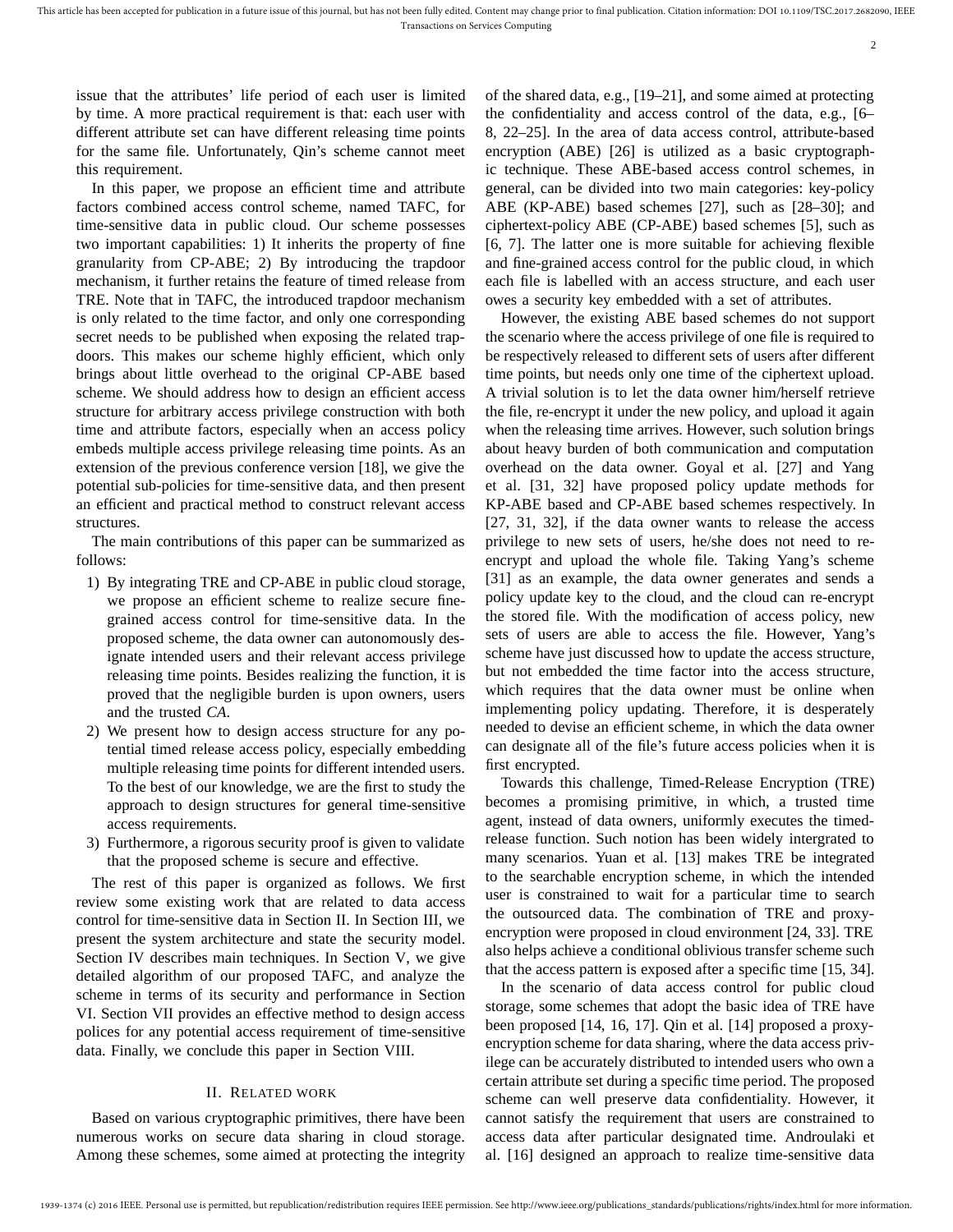access control in cloud. However, this approach lacks fine granularity, which leaves the data owners an unbearable burden in a large-scale system. Fan et al. [17] proposed timed-release predicate encryption for cloud computing. However, each file can be labeled with only one time point, which cannot release the access privilege of one file to different intended users at different time.

Some researches have also tried to combine the mechanisms of TRE and CP-ABE, such as [35, 36], to provide a flexible and fine-grained access control for time-sensitive data. Zhu et al. [35] proposed a temporal access control system for cloud storage, in which the cloud server manages the time as a universal clock service. Such construction cannot resist the collusion between cloud server and users. In [36], the authors proposed a time-domain access control system, in which access control takes both user's attribute set and the access time into consideration. Different from [31, 32], this work achieves data access privilege automatically releasing for users without data owner's online participation. However, it introduces heavy extra overhead: The authority needs to generate update keys for all potential attributes each time to implement the time-related function, and the computational complexity increases with the amount of involved attributes.

A more smart scheme is needed to realize fine-grained access control for time-sensitive data in cloud storage.

# III. SYSTEM AND SECURITY MODEL

# *A. System Model*

Similar to most CP-ABE based schemes, the system in this paper consists of the following entities: a central authority (*CA*), several data owners (Owner), many data consumers (User), and a cloud service provider (Cloud).



Fig. 1. TAFC Architecture and Operations

- *The central authority (***CA***)* is responsible to manage the security protection of the whole system: It publishes system parameters and distributes security keys to each user. In addition, it acts as a time agent to maintain the timed-releasing function.
- *The data owner (Owner)* decides the access policy based on a specific attribute set and one or more releasing time

points for each file, and then encrypts the file under the decided policy before uploading it.

- *The data consumer (User)* is assigned a security key from *CA*. He/she can query any ciphertext stored in the cloud, but is able to decrypt it only if both of the following constraints are satisfied: 1) His/her attribute set satisfies the access policy; 2) The current access time is later than the specific releasing time.
- *Cloud service provider (Cloud)* includes the administrator of the cloud and cloud servers. The cloud undertakes the storage task for other entities, and executes access privilege releasing algorithm under the control of *CA*.

As depicted in Fig. 1, the ciphertexts are transmitted from owners to the cloud, and users can query any ciphertexts. *CA* controls the system with the following two operations: 1) It issues security keys to each user, according to user's attribute set; 2) At each time point, it publishes a time token  $(T K)$ , which is used to release access privilege of data to users.

## *B. Security Assumption*

In our access control system, the cloud is assumed to be *honest-but-curious*, which is similar to that assumed in most of the related literatures on secure cloud storage [7, 8, 23, 24]: On the one hand, it offers reliable storage service and correctly executes every computation mission for other entities; On the other hand, it may try to gain unauthorized information for its own benefits.

Beyond the cloud, the whole system consists of one *CA*, some owners and users, in which *CA* is assumed to be fullytrusted, while users could be malicious. *CA* is responsible for key distribution and time token publishing. A malicious user will try to decrypt the ciphertexts to obtain unauthorized data by any possible means, including colluding with other mailicious users.

The proposed TAFC can realize a fine-grained and timedreleasing access control system: Only one user with a satisfied attribute set can access the data after the specific time. The proposed scheme is defined to be compromised if either of the following two types of users can successfully decrypt the ciphertext: 1) A user whose attribute set does not satisfy the access policy of a corresponding ciphertext; 2) A user who tries to access the data before the specified releasing time, even if he/she has satisfying attribute set.

# IV. TECHNICAL PRELIMINARIES

## *A. Bilinear Pairings and Complexity Assumption*

Let  $\mathbb{G}_1$  and  $\mathbb{G}_2$  be two multiplicative cyclic groups of prime order p. Let  $e : \mathbb{G}_1 \times \mathbb{G}_1 \to \mathbb{G}_2$  be a bilinear map with the following properties:

- 1) *Computability.* There is an efficient algorithm to compute  $e(u, v) \in \mathbb{G}_2$ , for any  $u, v \in \mathbb{G}_1$ .
- 2) *Bilinearity.* For all  $u, v \in \mathbb{G}_1$  and  $a, b \in \mathbb{Z}_p$ , we have  $e(u^{a}, v^{b}) = e(u, v)^{ab}.$
- 3) *Non-degeneracy.* If g is a generator of  $\mathbb{G}_1$ , then  $e(g, g)$ is also a generator of  $\mathbb{G}_2$ .

*Definition 1:* (Decisional BDH Assumption, DBDH). The DBDH assumption is that no polynomial-time adversary is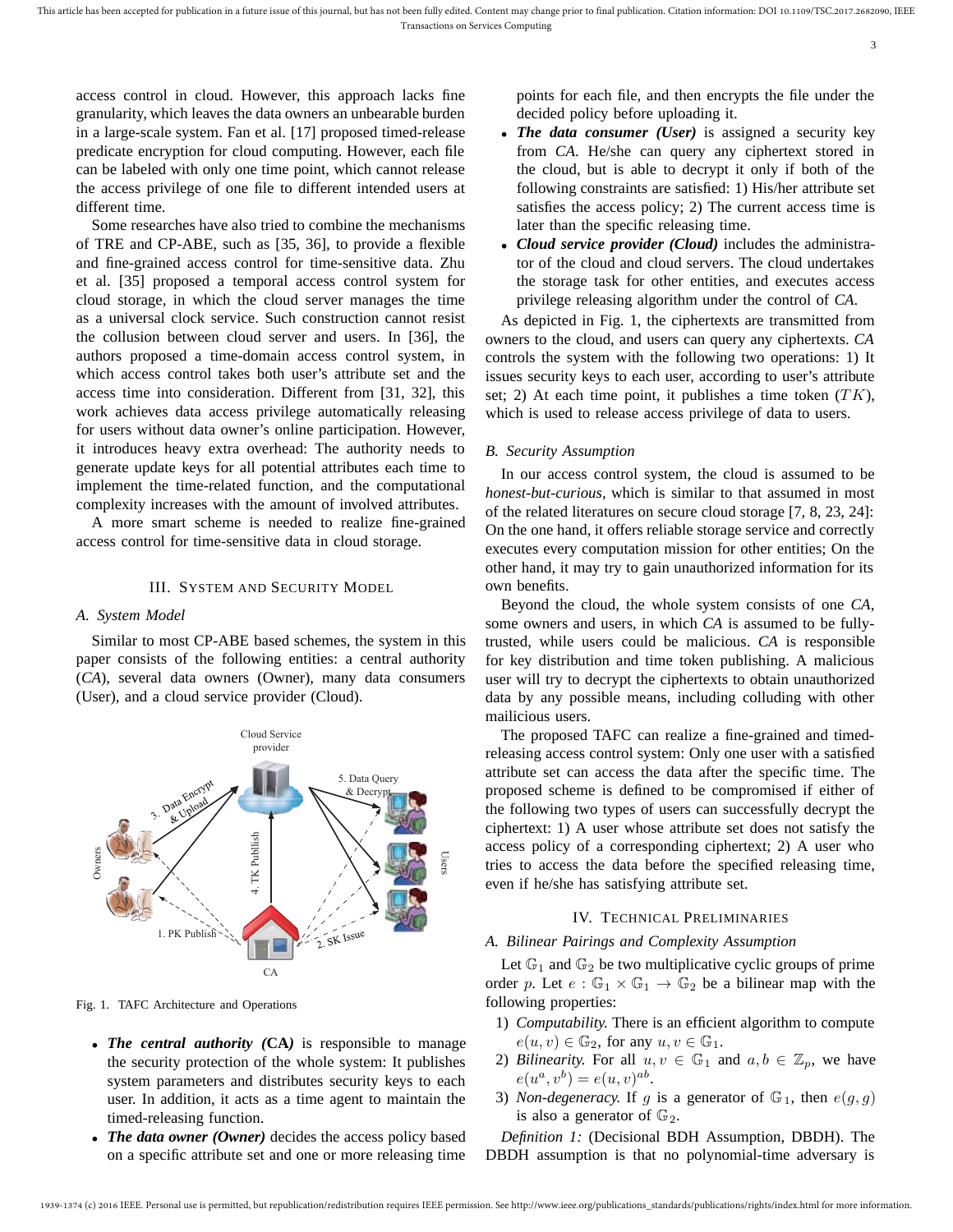able to distinguish the tuple  $(g^a, g^b, g^c, e(g, g)^{abc})$  from another tuple  $(g^a, g^b, g^c, e(g, g)^z)$ , if the adversary has no knowledge of the random elements  $a, b, c, z \in \mathbb{Z}_p^*$ .

#### *B. Ciphertext-Policy Attribute-based Encryption*

CP-ABE [5] is a cryptography prototype for one-to-many secure communication. In a CP-ABE based scheme, besides the storage platform, the system consists of three basic parties: the authority, the owner and the user. The authority is introduced to publish system parameters and issue secret keys for the users. The owner shares files to the intended users by designating an access policy and encrypting the file under the policy. In CP-ABE based approach, the access policy is expressed as a tree over a set of attributes and logic gates, which will be illustrated in detail later. Each user obtains his/her secret key from the authority based on his/her own attributes.

The functionality and security model of CP-ABE assumes that the storage platform (e.g., cloud server) does not conduct the access control management. This type of schemes allow the user to query any ciphertext, but he/she is able to decrypt the ciphertext if and only if his/her attribute set satisfies the access policy of the file. A CP-ABE scheme consists of the following four algorithms:

**Setup.** It takes a security parameter  $\lambda$  and the attribute universe description  $U$  as the input, and outputs a master key  $MK$ , and a public parameter  $PK$ .

**Key Generation.** It takes the master key  $MK$  and a set of attributes as the input, and outputs the security key  $SK$ associated with the input attribute set.

**Encryption.** It takes the public parameter  $PK$ , a message M, and an access policy  $\mathcal T$  over some attributes as the input. It outputs the ciphertext  $CT$ .

**Decryption.** It takes the security key SK, and the ciphertext  $CT$  as the input, and outputs either a message  $M$  or the distinguished symbol ⊥.

Please refer to [5] for more details about CP-ABE. The literatures, such as [6, 7, 37], have introduced CP-ABE to construct fine-grained access control frameworks.

#### *C. Timed-Release Encryption*

The concept of timed-release encryption is for scenarios that someone wants to securely send a message to another one in the future. In detail, the owner encrypts his/her message for the purpose that intended users can decrypt it after a designated time. From the security aspect, TRE satisfies that: 1) Except the intended users, no one is able to get any information of the message; 2) Even the intended user cannot get the plaintext of the message before the designated releasing time. In order to support an accurate timed-release mechanism, a trusted time agent is required to manage the clock of the system. At each time point T, the agent releases a time token  $TK_T$ , which is an important notion in TRE.

When encrypting the message, the ciphertext is generated with the public key of the intended user and the designated releasing time  $T$ . The ciphertext holds the feature that only with the corresponding user's secret key and time token  $TK_T$ , can a user correctly get the plaintext of the message; otherwise, if without either of the two components, the user cannot successfully conduct the decryption.

The literatures, such as [12, 13], have introduced algorithms to realize a practical TRE. Please refer to them for more details.

# V. MAIN CONSTRUCTION OF OUR SCHEME

We firstly give an overview of our proposed TAFC, mainly discussing how to achieve timed-release function in this paper. Then, we introduce the concepts of access policy, time trapdoor and token. Lastly, we describe our proposed TAFC in details.

Table I describes the basic notations in this paper.

TABLE I SOME NOTATIONS

| <b>Notation</b> | <b>Description</b>                                                                   |
|-----------------|--------------------------------------------------------------------------------------|
| МK              | Master secret key of CA                                                              |
| РK              | Public parameter of the system                                                       |
| М               | Plaintext of the data                                                                |
| $\tau$          | Access policy over attributes and time                                               |
| CT              | Ciphertext of the data                                                               |
| $S_i$           | Attribute set of user $U_i$                                                          |
| $SK_i$          | Attribute-associated security key of user $U_i$                                      |
| $TS_r$          | Time trapdoor upon node $x$ , in <i>unexposed</i> status                             |
| $TS'_x$         | Time trapdoor upon $x$ , in <i>exposed</i> status                                    |
| $TK_t$          | Time token of time t                                                                 |
| $\mathbb{F}_T$  | Unified format of time                                                               |
| $H_1$           | Hash function that maps elements in $\{0, 1\}^*$ to elements in $\mathbb{G}_1^*$     |
| $H_2$           | Hash function that maps elements in $\mathbb{G}_2^*$ to elements in $\mathbb{Z}_p^*$ |

# *A. Overview of TAFC*

In order to build a scalable and fine-grained access control system for outsourced time-sensitive data, we combine two advanced cryptographic techniques, namely CP-ABE and TRE. The former one is to provide an expressive access control primitive with determined attribute sets; and the latter one is to realize timed-release function.

The general idea of our unique mechanism is to realize access structures in a new form. As shown in Fig. 3, apart from attributes and logic gates defined in existing CP-ABE, the access structure in our scheme contains one or more time trapdoors  $(TS)$ , each of which represents a time point. The trapdoor is implemented for the timed release function in CP-ABE algorithm. It can be placed upon any node in the structure, arbitrarily defining access privilege releasing time for different users. The accessing time, together with user's attribute set, determines whether the user satisfies the policy.

For every shared file, the data owner him/herself determines the access policy to encrypt the file. Especially, the time trapdoors in the policy are generated according to a time point  $t \in \mathbb{F}_T$ .  $\mathbb{F}_T$  is system's unified time format, such as "dd/mm/yyyy". The time format designates the granularity of timed-release function, e.g., monthly, daily, or hourly. Such mechanism removes the complicated interactions between *CA* and data owners. In the access policy, a node attached with a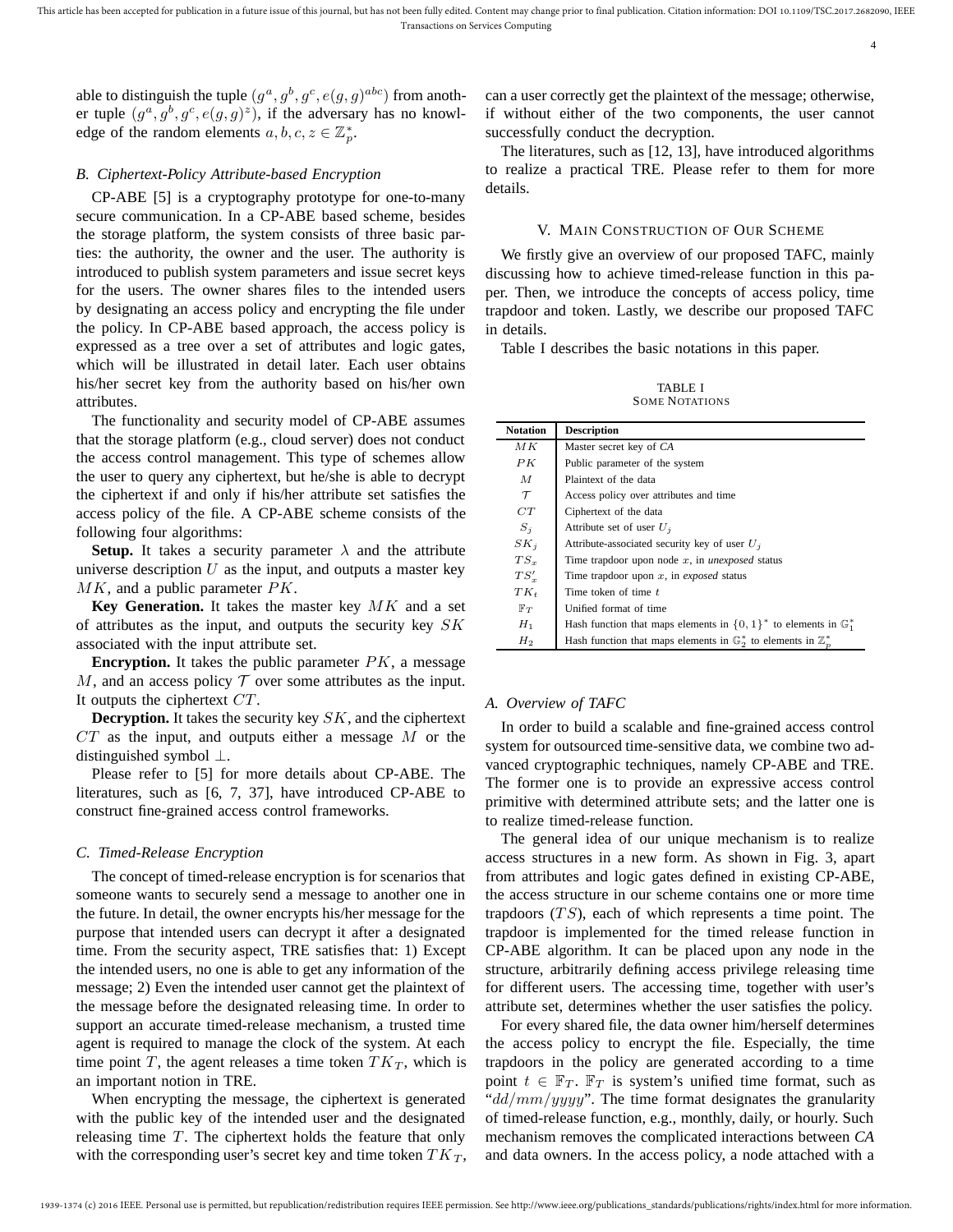time trapdoor is said to be satisfied if it holds the following features: 1) Just like CP-ABE, if it is a leaf node, the relevant attribute is among the attribute set; otherwise, the number of its satisfied child nodes exceeds a threshold (will be discussed in detail later); 2) The current access time is later than the relevant releasing time point of the time trapdoor.

From the cryptographic perspective, such idea is realized since *CA* publishes time token  $TK_T$  in every time point, just like the time agent does in TRE. Our scheme works if the following feature holds: A user can decrypt a file if and only if his/her attribute set and the obtained time tokens satisfy the access policy. For the performance consideration, in our scheme, time related decryption can be outsourced to the cloud without losing confidentiality.

Moreover, in order to ensure an approximate time consistency, we could introduce a less tight time synchronization mechanism. For example, a third-party Internet Time Server can be introduced, or owners and users all synchronize with CA, who opens a time synchronization interface for the public.

# *B. Access Policy and Time-Related Components*

*1) Access Policy Structure:* In TAFC, an access policy is over some attributes and one or more releasing time points. Fig. 2 shows an example of the policy structure.

A structure  $\mathcal T$  consists of a policy tree of several nodes, and some time trapdoors  $TS$ . A leaf node represents a certain attribute (In Fig. 2,  $A_0$ ,  $\cdots$ ,  $A_3$  are the relevant attributes), and each non-leaf node represents a threshold gate ("AND", "OR", or others). Each non-leaf node  $x$  has two logic values  $n_x$  and  $k_x$ , where  $n_x$  is the number of its child node, and  $k_x$ is the threshold. Particularly,  $k_x = 1$  if x is an OR gate, or  $k_x = n_x$  if x is an AND gate.

In a structure  $\mathcal{T}$ , the number of included time trapdoors can be zero, one, or more than one. Each trapdoor  $TS_x$  is appended to a node  $x$ . From the perspective of algorithm,  $TS$ can be appended to arbitrary node of the structure (*leaf*, *nonleaf*, or even *root*). For instance, in Fig. 2,  $TS_1$  is appended to a leaf node in order to restrict the attribute  $A_1$ , while  $TS_2$ is upon a non-leaf node to restrict a sub-policy " $A_2 \wedge A_3$ ".

*2) Time Trapdoors and Time Tokens:* Time trapdoor (T S) can be embedded in an access structure, such that the corresponding user's access permission is restricted by the status of T S. In this paper, we define two statuses, namely *exposed* or *unexposed*, for the time trapdoor.

- $\Diamond$  *Unexposed.* A trapdoor  $(TS)$  is *unexposed* if the intended users cannot access the corresponding secret through the trapdoor with their security keys.
- *Exposed.* A trapdoor is *exposed* if the intended users can get the corresponding secret through this trapdoor. An *exposed* trapdoor is denoted as  $TS'$ .

The status of a trapdoor can be transferred from "Unexposed" to "Exposed" with a relevant time token  $(T K_t)$ . After  $TK_t$  is published at time t, anyone, including the cloud and any users, can transfer the status of corresponding time trapdoors (In this paper, the cloud server performs the operation of status transferring, which will not bring about user's overhead or introduce other undesired factors).

In our proposed TAFC, a trapdoor  $TS$  is generated by a data owner when encrypting his/her data, and a time token  $TK$  is generated and published by *CA*. The cloud server can transfer one particular trapdoor's status from *unexposed* to *exposed* after obtaining the corresponding  $TK_t$ .

Taking Fig. 2 as an example: The trapdoor  $TS_1$  is related to a time point  $t_1$ , and  $TS_2$  is related to  $t_2$ . Users that satisfy " $A_0 \wedge A_2 \wedge A_3$ " (such as  $U_1$ ) cannot get access privilege until the token  $TK_{t_1}$  is published; And users satisfying " $A_0 \wedge A_1$ " (such as  $U_2$ ) should wait for *CA* to publish  $TK_{t_2}$ .

Note that, any time  $t_i$  in this paper represents a certain time point rather than a length of time interval. In the remaining of this paper, if  $t_i < t_j$ , it means that  $t_i$  is an earlier time point than  $t_i$ .

# *C. Construction*

Our proposed TAFC consists of six procedures: *setup*, *key generation*, *encryption*, *token generation*, *trapdoor exposure* and *decryption*. Fig. 3 depicts a brief description of our scheme (*setup* and *key generation* are not included in the figure).

*1) Setup: CA* generates  $I = [p, \mathbb{G}_1, \mathbb{G}_2, q, e, H_1, H_2, \mathbb{F}_T]$ , where  $e: \mathbb{G}_1 \times \mathbb{G}_1 \to \mathbb{G}_2$  is a bilinear map,  $\mathbb{G}_1$  and  $\mathbb{G}_2$  are cyclic multiplicative groups of a prime order  $p$ ,  $q$  is a generator of  $\mathbb{G}_1$ ,  $H_1$ :  $\{0,1\}^* \to \mathbb{G}_1^*$ ,  $H_2$ :  $\mathbb{G}_2^* \to \mathbb{Z}_p^*$ .  $\mathbb{F}_T$  is the time format.

*CA* randomly chooses  $\alpha$ ,  $\beta$ ,  $\gamma \in \mathbb{Z}_n^*$ . The public parameter is published as:

$$
PK = (I, h = g^{\beta}, f = g^{\gamma}, e(g, g)^{\alpha}),
$$

and the master key  $MK$  is  $(\beta, \gamma, g^{\alpha})$ , which implicitly exists in the system, and doesn't need to be obtained by any other entity. (Note that f and  $\gamma$  are used for timed-release function.)

*2) Key Generation:* For each user  $U_j$  with attribute set  $S_j$ , *CA* firstly chooses a random  $u_j \in \mathbb{Z}_p^*$  as a unique identity for the user. Each attribute  $Att_i \in S_i$  is assigned a random  $r_i$ . Then, *CA* computes the user's security key as:

$$
SK_j = \{D = g^{(\alpha + u_j)/\beta},
$$
  
 
$$
\forall Att_i \in S_j : D_i = g^{u_j} \cdot H_1 (Att_i)^{-r_i}, D'_i = g^{r_i}\}.
$$

At the end of this procedure, the security key  $SK_i$  is sent to  $U_i$  in a secure tunnel.

*3) Encryption:* The data owner uses a symmetric cryptography to encrypt the data M with a random chosen key  $K \in \mathbb{G}_2$ .

In this procedure, each node  $x$  in the predefined access structure  $T$  will associate with three secret parameters, denoted as  $s_x^0$ ,  $s_x^1$  and  $s_x^7$ . Here,  $s_x^0$  is shared with its parent node,  $s_x^1$  is shared with its child node (or dealt with the relevant attribute if x is a leaf node), and  $s_x^{\tau}$  is a time-related parameter. Specifically, if x is the root R,  $s_R^0$  is the base secret of T. The parameter assigning is in a top-down manner, starting from the root  $R$  as follows:

If  $x$  is  $R$ , the owner randomly chooses a random parameter  $s_R^0 \in \mathbb{Z}_p$ . For each node x with  $s_x^0$ , the parameters  $s_x^1$  and  $s_x^7$ are chosen as:

$$
\left\{\begin{array}{l} s^{\tau}_x\in\mathbb{Z}^{*}_p,\ s^{\tau}_x\cdot s^1_x=s^0_x\\ s^{\tau}_x=1,\ s^1_x=s^0_x \end{array}\right.\quad \ \ x\text{ is linked to a time trapdoor} \quad \ \
$$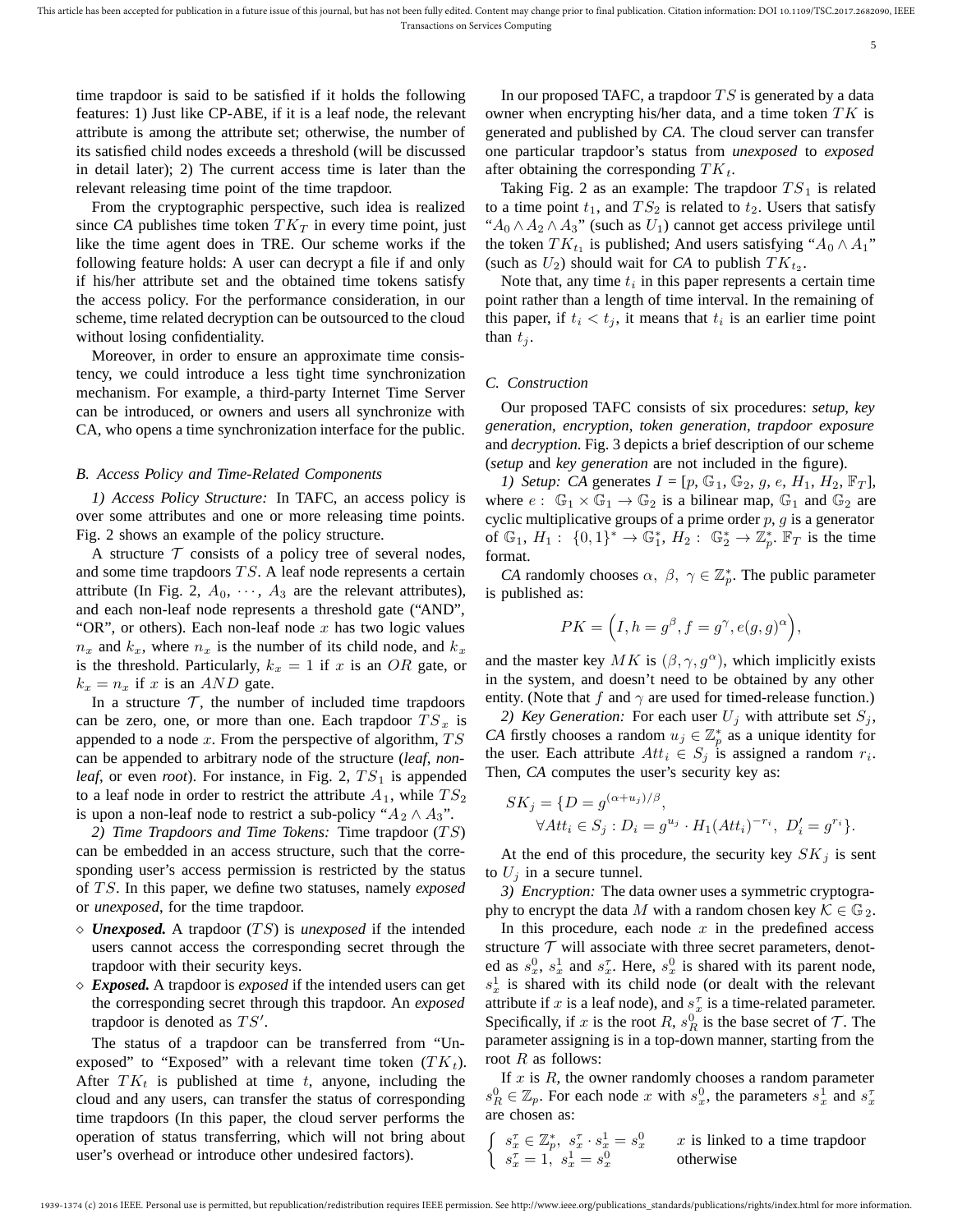6



Fig. 2. Example of TAFC Access Structure



Fig. 3. Procedure Description of TAFC Construction ( $S_L$  is the set of leaf nodes in  $\mathcal{T}$ ;  $S_T$  is the set of time trapdoors in  $T$ ,  $CT'$  is the notion of modified ciphertext whose time trapdoor has been exposed.)

For each non-leaf node x with  $s_x^1$ , the data owner chooses a polynomial  $q_x$ , whose degree  $d_x = k_x - 1$ , and  $q_x(0) = s_x^1$ . For each of x's child nodes  $(y)$  with a unique index  $index_y$ , the data owner sets  $s_y^0 = q_x(index_y)$ .

For a trapdoor  $TS_x$  related to a releasing time  $t \in \mathbb{F}_T$  and a secret parameter  $s_x^{\tau}$ , the owner chooses a random  $r_t$ , and generates  $TS_x$  as follows:

$$
TS_x = \left(A_x = g^{r_t}, B_x = s_x^{\tau} + H_2(e(H_1(t), f)^{r_t})\right). \tag{1}
$$

For a leaf node x with  $s_x^1$  and relevant attribute  $Att_x$ , the owner computes:  $C_x = g^{s_x^{\Gamma}}$ ,  $C'_x = H_1(Att_x)^{-s_x^1}$ . The final ciphertext is uploaded as follows:

$$
CT =
$$
\n
$$
\left(\mathcal{T}, \tilde{C} = Enc(M, \mathcal{K}), \ \dot{C} = Ke(g, g)^{\alpha s_R^0}, \ C = h^{s_R^0}, \right)
$$
\n
$$
\forall x (\in \mathcal{T}) \text{ is a leaf node}: C_x, C'_x;
$$
\n
$$
\forall TS_x \in \mathcal{T}: TS_x = (A_x, B_x)\right).
$$

*4) Token Generation:* At each time point  $t \in \mathbb{F}_T$ , *CA* generates and publicly publishes a time token  $TK_t$  as follows:

$$
TK_t = H_1(t)^{\gamma}.
$$

*5) Trapdoor Exposure:* When arriving at the releasing time point t related to  $TS_x$ , the cloud can obtain a corresponding token  $TK_t$ , which is published by  $CA$ . Then, the cloud server implements this procedure to expose the trapdoor.

When the cloud gets  $TK_t$ , it queries all trapdoors associated with  $t$  in all access structures associated with the stored files on it. For each trapdoor  $TS_x = (A_x, B_x)$ , the cloud computes the *exposed* trapdoors as:

$$
TS'_x = B_x - H_2(e(TK_t, A_x)).
$$

If the procedure is correctly implemented, we can get  $TS'_x = s_x^{\tau}$ . The cloud replaces  $TS_x$  with  $TS'_x$  in each relevant  $CT$ , in which the trapdoor can be removed, and the access privilege is transferred to be determined only by the attribute set.

*6) Decryption:* After querying CT from the cloud, a user  $U_j$  (with the attribute set  $S_j$ ) conducts this procedure with the security key  $SK_j$ . As  $TS'_x = s_x^{\tau}$ , For each node x, we can have:

$$
\begin{cases}\ns_x^{\tau} = TS'_x & x \text{ is linked to an exposed trapdoor} \\
s_x^{\tau} = 1 & \text{no trapdoor is set upon } x\n\end{cases}
$$

The decryption procedure is performed in a bottom-up manner (from leaf nodes to the root  $R$ ) as follows:

For a leaf node x with attribute  $Att_i$ , if  $Att_i \in S_j$  and no unexposed trapdoor is set upon  $x$ , then the user computes

$$
F_x = \left(\frac{e(D_i, C_x)}{e(D_i', C_x')}\right)^{s_x^T} = e(g, g)^{u_j s_x^1 s_x^T} = e(g, g)^{u_j s_x^0}
$$

If  $Att_i \notin S_j$  or  $TS_x$  is *unexposed*, then  $F_x = \perp$ .

For a non-leaf node x, let  $S_x$  be an arbitrary  $k_x$ -size set of its child nodes, and for each  $z \in S_x$ ,  $F_z \neq \perp$ . If such  $S_x$ exists, and x is not embedded with an *unexposed* trapdoor, then the user computes:

$$
F_x = \Big(\prod_{z \in S_x} F_z^{\prod_{y \in S_x, y \neq z} \frac{index_y}{index_y - index_z}}\Big)^{s_x^{\tau}} = e(g, g)^{u_j s_x^0}
$$

Otherwise,  $F_x$  returns  $\perp$ .

For the root node R, if  $F_R \neq \perp$ , then the user can get  $F_R = e(g, g)^{u_j s_R^0}$ . Finally, the the user can recover the content of M as follows:

$$
\mathcal{K}' = \frac{\hat{C}}{e(C, D)/F_R} = \mathcal{K};
$$
  

$$
M' = Dec(\tilde{C}, \mathcal{K}') = Dec(Enc(M, \mathcal{K}), \mathcal{K}) = M.
$$

#### VI. SECURITY AND PERFORMANCE ANALYSIS

#### *A. Security Analysis*

We analyze the security properties of TAFC on some critical aspects as follows.

1) *Fine-Grained and Timed-Release Access Control:* Our proposed TAFC provides data owners with the capability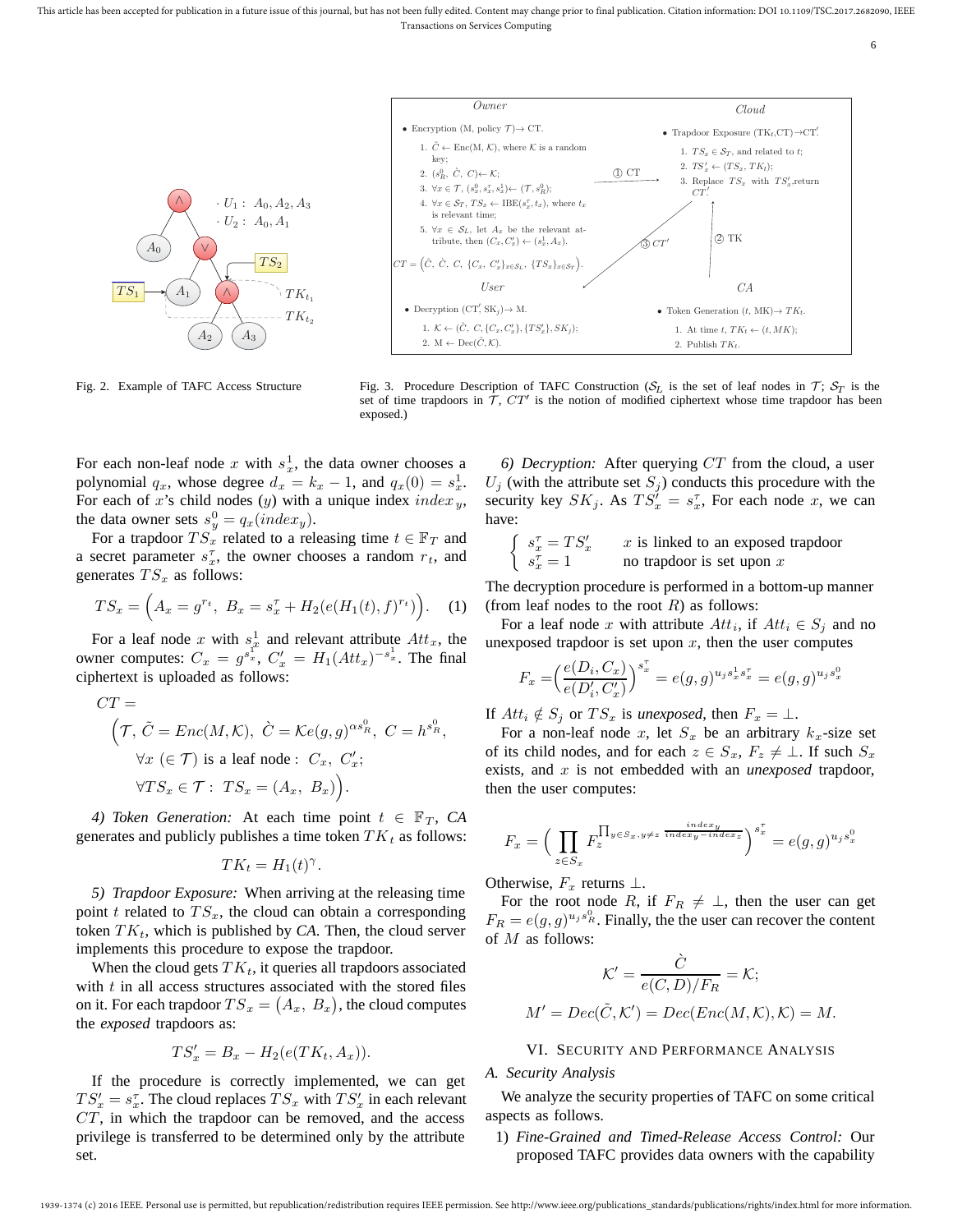to define access policies according to flexible association of attributes and releasing times. With the access policy embedded in the ciphertext, a user can decrypt the ciphertext to access the data, only if his/her attribute set satisfies the policy, and the access time is later than the predefined releasing time.

- 2) *Security against Collusion Attack:* In TAFC, each user's attribute set-associated security key  $SK_i$  is blinded based on a secure random number  $u_j \in \mathbb{Z}_p^*$ . This mechanism is implemented to resist the collusion attack: The adversary cannot combine different security keys  $(SK)$  to forge a new security key associated with a different attribute combination which comes from multiple attribute sets belong to different users. Therefore, the collusion will not bring more privileges to the adversary.
- 3) *Data Confidentiality:* The confidentiality property of TAFC can be analyzed from two aspects, the cryptography and the protocol as follows:

As a cryptography algorithm to take into account, the adversary model can be described as the following security game:

*Setup.* The challenger runs the Setup algorithm of TAFC and gives the public parameters to the adversary.

*Phase 1.* The adversary is allowed to issue queries for a security key for a set of attributes  $S_U$ , declare an access time  $t_A$ , and a challenge access policy  $\mathcal T$ , where  $\mathcal S_U$  does not satisfy  $T$  at the time point  $t_A$ . The challenger generates the security key associated with  $S_U$  and a series of time tokens that represent time points that are not later than  $t_A$ , and then gives the security key and time tokens to the adversary.

*Challenge.* The adversary submits two equal-length messages  $M_0$  and  $M_1$ . The challenger flips a random coin  $\nu \in$  $\{0, 1\}$ , and encrypts  $M_{\nu}$  with  $\mathcal{T}$ . The ciphertext is sent to the adversary.

*Phase 2.* Phase 1 is repeated to enhance the size of the attribute set of challenger's security key, and to declare a later access time  $t_B$ . But the new attribute set cannot satisfy  $\mathcal T$  at  $t_B$ .

*Guess.* The adversary outputs a guess  $\nu'$  of  $\nu$ .

The advantage of adversary is defined as:

$$
Adv_{\mathcal{A}} = |Pr[\nu' = \nu] - \frac{1}{2}|.
$$

*Definition 2:* Our proposed TAFC is secure if all polynomial time adversaries have at most a negligible advantage in the above security game.

Our further analysis classifies all adversaries into two categories:

- 1) An adversary without a satisfied attribute set for challenge access policy  $\mathcal T$ , although arriving at privilege releasing time;
- 2) An adversary with satisfied attribute set for  $\mathcal{T}$ , but the relevant privilege releasing time has not yet arrived.

Apart from the two categories, the remaining adversaries are those neither with satisfied attribute set, nor at the privilege releasing time. We can issue them either security keys for additional attributes, or more time tokens, such that the adversaries can belong to either of the two categories. As

such appended information at least has not decreased the adversaries' advantage, the further analysis only focuses on the above two kinds. We conclude the confidentiality of TAFC as follows:

*Theorem 1:* If DBDH assumption holds, no polynomial-time adversary belongs to the first category can selectively break TAFC with non-negligible advantage.

*PROOF 1:* Suppose we have an adversary A with a nonnegligible advantage  $Adv_A$  in the selective security game against TAFC. In such game, the adversary queries adequate time tokens and any secret key. However, the decryption cannot proceed due to the inadequate attributes that are embedded in his/her security key. With these constraints, we can build a simulator  $\beta$  that plays the DBDH game with a non-negligible advantage as follows.

*Initialize.* The challenger  $C$  of the DBDH game sets the groups  $\mathbb{G}_1$  and  $\mathbb{G}_2$  with the bilinear map e and generator  $g \in$  $\mathbb{G}_1$ . C securely flips a random coin  $\mu \in (0,1)$ . If  $\mu = 0$ , C sets a tuple  $(A, B, C, Z)=(g^a, g^b, g^c, e(g, g)^{abc})$ ; otherwise, the tuple is set as  $(g^a, g^b, g^c, e(g, g)^z)$  for random  $a, b, c, z$ . Then, C sends  $(A, B, C, Z)$  to B.

*Setup.* The simulator B reuses  $\mathbb{G}_1$ ,  $\mathbb{G}_2$ , e and g from C, randomly chooses  $\alpha, \beta, \gamma \in \mathbb{Z}_p^*$ , and defines the time format  $\mathbb{F}_T$ . There is a hash function  $H_2: \mathbb{G}_2^* \to \mathbb{Z}_p^*$ . The other hash function  $H_1$  is programmed as a random oracle by building a table, described as follows:

Considering a call to  $H_1(A_i)$ , if  $H_1(A_i)$  was already defined in the table, the oracle returns the same answer in the table. Otherwise, B chooses a random value  $d_i \in \mathbb{Z}_p^*$ , and programs the oracle as  $H_1(A_i) = g^{d_i}$ , then  $H_1(A_i) = g^{d_i}$  is inserted into the table. Note that the response from the oracle is distributed randomly due to the  $g^{d_i}$  value. Then the public parameter  $PK$  is given as:

$$
PK = (p, \mathbb{G}_1, \mathbb{G}_2, g, e, H_2, \mathbb{F}_T, h = g^{\beta}, f = g^{\gamma}, e(g, g)^{\alpha}).
$$

The simulator  $\beta$  then sends  $PK$  to the adversary  $\mathcal{A}$ .

*Phase 1.* In this phase, A makes requests for a security key associated with an attribute set  $S_U = (A_1, A_2, \ldots, A_{l_1})$ , and an access time point  $t_A$ . It also designs a challenge access policy  $\mathcal T$  such that non subset of  $\mathcal S_U$  satisfies  $\mathcal T$  before or at  $t_A$ . Let  $S_T$  denote the attribute set in  $\mathcal{T}$ .

Upon receiving the request and  $T$ ,  $\beta$  finds a set  $\Gamma$ , which holds the following constraints:

- $\Gamma \cap \mathcal{S}_U = \emptyset$  and  $\Gamma \subset \mathcal{S}_T$ .
- The set  $S_T \Gamma$  does not satisfy the policy  $\mathcal T$  before or at  $t_A$ .
- If two sets  $\Gamma_1$  and  $\Gamma_2$  both hold the first two constraints, and  $\Gamma_1 \subsetneq \Gamma_2$ , then choose  $\Gamma_1$ .

Note that there may not be a unique  $\Gamma$ . For instance, against a  $(t, n)$  gate, A requests attributes that satisfies k child nodes of the gate, where  $k \le t - 2$ , then there will be at least  $C_{n-k}^{t-k-1}$ choices to design Γ. Such factor will lead to the withdrawal of the simulation, which will occurs in the 2nd phase.

The simulator  $\beta$  randomly chooses  $r_i$  for each element in  $S_U$ , and generates  $D = (C \cdot g^{\alpha})^{1/\beta}$ . For each  $A_i \in S_U$ , it constructs  $(D_i, D'_i)$  as:

$$
D_i = C \cdot H_1(A_i)^{r_i} = C \cdot (g^{d_i})^{r_i}, \ D'_i = g^{r_i}.
$$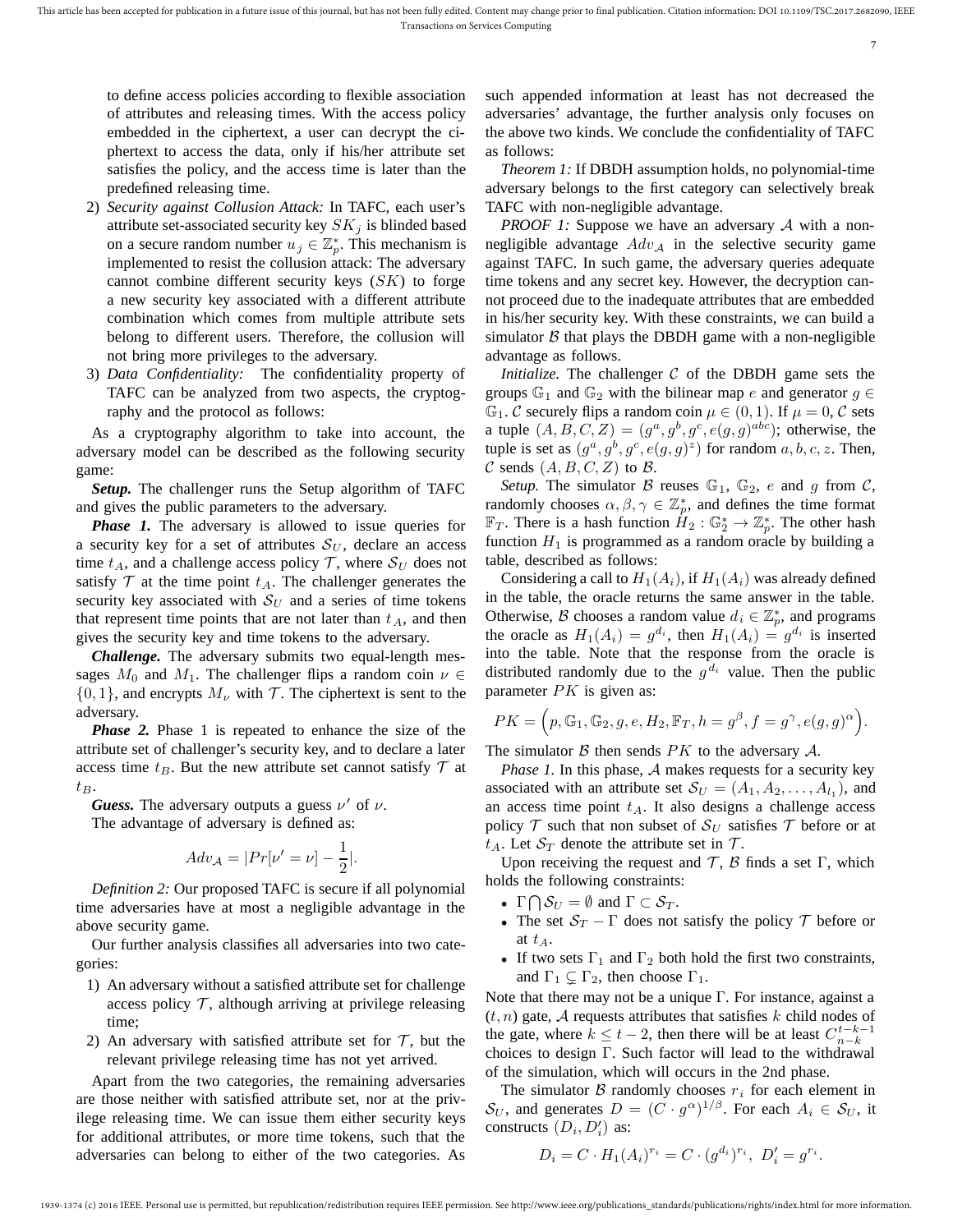Then B returns  $(D; \{D_i, D'_i | A_i \in S_U\})$  to A as the security keys. of  $F_R$  as:

Before the *Challenge* procedure, we first define two functions: *PolySat* and *PolyUnsat*.

 $PolySat(\mathcal{T}_x, s_x)$ . This procedure sets up the polynomials for the nodes of a sub-tree  $\mathcal{T}_x$  with satisfied root node x, which means  $S_U$  satisfies the access policy of  $\mathcal{T}_x$ . If x links to an attached trapdoor,  $s_x^{\tau} \in_R \mathbb{Z}_p^*$ ; otherwise  $s_x^{\tau} = 1$ . It firstly sets a polynomial  $q_x$ , with correct degree constraints, and  $q_x(0) = s_x/s_x^{\tau}$ . Each child node y obtains  $s_y = q_x (index_y)$ . Then it sets polynomials for each child node  $y$  by calling  $PolySat(\mathcal{T}_y, s_y)$ .

 $PolyUnsat(\mathcal{T}_x, g^{s_x})$ . It sets up the polynomials for the nodes of  $\mathcal{T}_x$  with unsatisfied root node, which means  $\mathcal{S}_U$  does not satisfy  $\mathcal{T}_x$ .  $s_x^{\tau}$  is defined to be similar to that in *PolySat*( $\mathcal{T}_x$ ,  $s_x$ ). It first defines a polynomial  $q_x$  with correct degree, and  $g^{q_x(0)} = (g^{s_x})^{1/s_x^T}$ . Due to the feature of unsatisfied node for x, no more than  $t_x - 1$  child nodes are satisfied. The function firstly classifies the child nodes  $y$  into two categories: If there are successor nodes that belongs to the set  $\Gamma$ , then  $y$  is classified into unsatisfied node; otherwise, it belongs to satisfied one. For each satisfied  $y$ , it chooses a random  $s_y \in \mathbb{Z}_p$ . It then fixes the remaining unsatisfied points of  $q_x$ to complete the definition of the polynomial. The procedure recursively defines the polynomials for the child node  $y$  by calling:

- PolySat( $\mathcal{T}_y$ ,  $q_x(index_y)$ ) if y is a satisfied node. B knows the value  $s_y = q_x(index_y)$  in this case.
- PolyUnsat( $\mathcal{T}_y, g^{q_x(index_y)}$ ) if y is an unsatisfied node. Here, only  $g^{s_y}$  is known.

Against the challenge policy  $T$ ,  $\beta$  runs *PolyUnsat*( $T$ ,  $A$ ), where A is the element of DBDH tuple.

*Challenge.* A submits two challenge messages  $M_0$  and  $M_1$ to B, and B flips a secure coin  $\nu \in (0,1)$ . For each attribute  $A_i \in S_T$ : if  $A_i \notin \Gamma$ , then  $C_i = B^{q_i(0)}, C'_i = (B^{t_i})^{q_i(0)}$ ; otherwise,  $C_i = g^{q_i(0)}$ ,  $C'_i = (g^{t_i})^{q_i(0)}$ .

For each time trapdoor  $TS_x$  whose related time point satisfies  $t \le t_A$ , user B can generate  $TS_x = s_x^{\tau}$  to expose the trapdoor. Accordingly, for each trapdoor whose related time point holds  $t>t_A$ , the trapdoor keeps unexposed, user B can compute as in Eq. (1).

The ciphertext *CT* is constructed as:

$$
CT = \Big( \mathcal{T}, M_\nu \cdot \frac{e(C \cdot g^\alpha, A)}{Z}, h^s = A^\beta, \{C_i, C_i'\}, \{TS_x\} \Big).
$$

Thus, user  $\beta$  is able to simulate the scheme. Furthermore, from the perspective of  $A$ , the distribution of each component is identical to that in the original scheme.

If  $\mu = 0$ , the  $Z = e(g, g)^{abc}$ . We let the security key of unsatisfied attribute  $A_i \in \Gamma$  be  $D_i = g^{bc} \cdot (g^{d_i})^{r_i}$ ,  $D'_i = g^{r_i}$ . Suppose the Lagrange interpolation for secret s is

$$
s = \sum_{A_i \in \mathcal{S}} \lambda_i \cdot q_i(0),
$$

for any attribute set S that satisfies  $\mathcal T$ . Because the secret of root node is the logarithm of A, we then have reconstruction

$$
F_R = \prod_{A_i \in S} F_i^{\lambda_i} = \prod_{A_i \in S} \left( \frac{e(D_i, C_x)}{e(D_i', C_x')} \right)^{\lambda_i}
$$
  
=  $(e(g, g)^{bc})^{\sum_{i \in S} \lambda_i q_x(0)} = e(g, g)^{abc}$ 

Therefore, CT is a valid random encryption of  $M_{\nu}$ .

Otherwise, if  $\mu = 1$ ,  $Z = e(g, g)^z$  is only a random element from  $\mathbb{G}_2$  from the view of A, and such CT contains no information on  $M_{\nu}$ .

*Phase 2.* Repeat Phase 1 to request security keys for a certain larger attribute set, which still does not satisfy  $T$ . As this proof cares about the adversary without adequate attribute set, the change of access time  $t_A$  is not taken into account, which is discussed in the next proof.

Especially, A potentially requests a security key for attribute  $A_i \in S_T - \Gamma$ , and this action may still be an aspect of the constraints of this game. If it occurs,  $\beta$  aborts the simulation. Otherwise, it continues the game. Let q denote the possibility that this event does not happen. This possibility differs the adopted attribute set  $S_U$  with the challenge policy  $\mathcal T$ . In general, smaller  $S_U$  and more complex  $\mathcal T$  bring larger q. We constrain the complexity of the policy, as Yang, et al. [7] did in their proof, then we can have a positive constant  $q_D$  such that  $q>q_D$ . This proof does not analyze the value of  $q_D$ .

*Guess.* A submits a guess  $\nu'$  of  $\nu$ . If  $\nu' = \nu$ , B will output its own guess  $\mu' = 0$  to indicate that the tuple of DBDH game is a valid BDH-tuple; otherwise, it outputs  $\mu' = 1$  to indicate that it was given a random 4-tuple.

We assume the distribution of  $\mu$  and  $\nu$  is independent. Let X be the event that the simulation is aborted. Consider the case B has not abort the simulation. When  $\mu = 1$ , A obtains no information on *ν*. We have  $Pr[\nu \neq \nu' | \mu = 1, \overline{X}] = \frac{1}{2}$ . Since  $\mu' = 1$  when  $\nu \neq \nu'$ , we have  $Pr[\mu' = \mu | \mu = 1, \mathcal{X}] = \frac{1}{2}$ . Otherwise  $\mu = 0$ , CT is a valid encryption of  $M_{\nu}$ . The adversary has an advantage  $Adv_A$  by definition. We have  $Pr[\nu = \nu' | \mu = 0, \bar{\mathcal{X}}] = \frac{1}{2} + Adv_{\mathcal{A}}$ . Since B will guess  $\mu' = 0$ when  $\nu = \nu'$ , we have  $Pr[\mu' = \mu | \mu = 0, \bar{\mathcal{X}}] = \frac{1}{2} + Adv_{\mathcal{A}}$ . The following formula is derived:

$$
Pr[\mu' = \mu | \bar{\mathcal{X}}] = Pr[\mu' = \mu | \mu = 1, \bar{\mathcal{X}}] \cdot Pr[\mu = 1 | \bar{\mathcal{X}}] + Pr[\mu' = \mu | \mu = 0, \bar{\mathcal{X}}] \cdot Pr[\mu = 0 | \bar{\mathcal{X}}] = \frac{1}{2} \times \frac{1}{2} + \frac{1}{2} \times (\frac{1}{2} + Adv_{\mathcal{A}}) = \frac{1}{2} Adv_{\mathcal{A}} + \frac{1}{2}
$$

Now we take into account the case when  $\beta$  aborts the simulation, it randomly chooses  $\mu'$  of  $\mu$ . In this case, the probability of correct guess is up to  $\frac{1}{2}$ .

The overall advantage of  $\beta$  in DBDH game is as:

$$
Adv_{\mathcal{B}} = Pr[\mu' = \mu | \bar{\mathcal{X}}] \cdot Pr[\bar{\mathcal{X}}] + Pr[\mu' = \mu | \mathcal{X}] \cdot Pr[\mathcal{X}] - \frac{1}{2}
$$

$$
= (\frac{1}{2} Adv_{\mathcal{A}} + \frac{1}{2}) \times q_D + \frac{1}{2} \times (1 - q_D) - \frac{1}{2}
$$

$$
= \frac{q_D}{2} Adv_{\mathcal{A}}
$$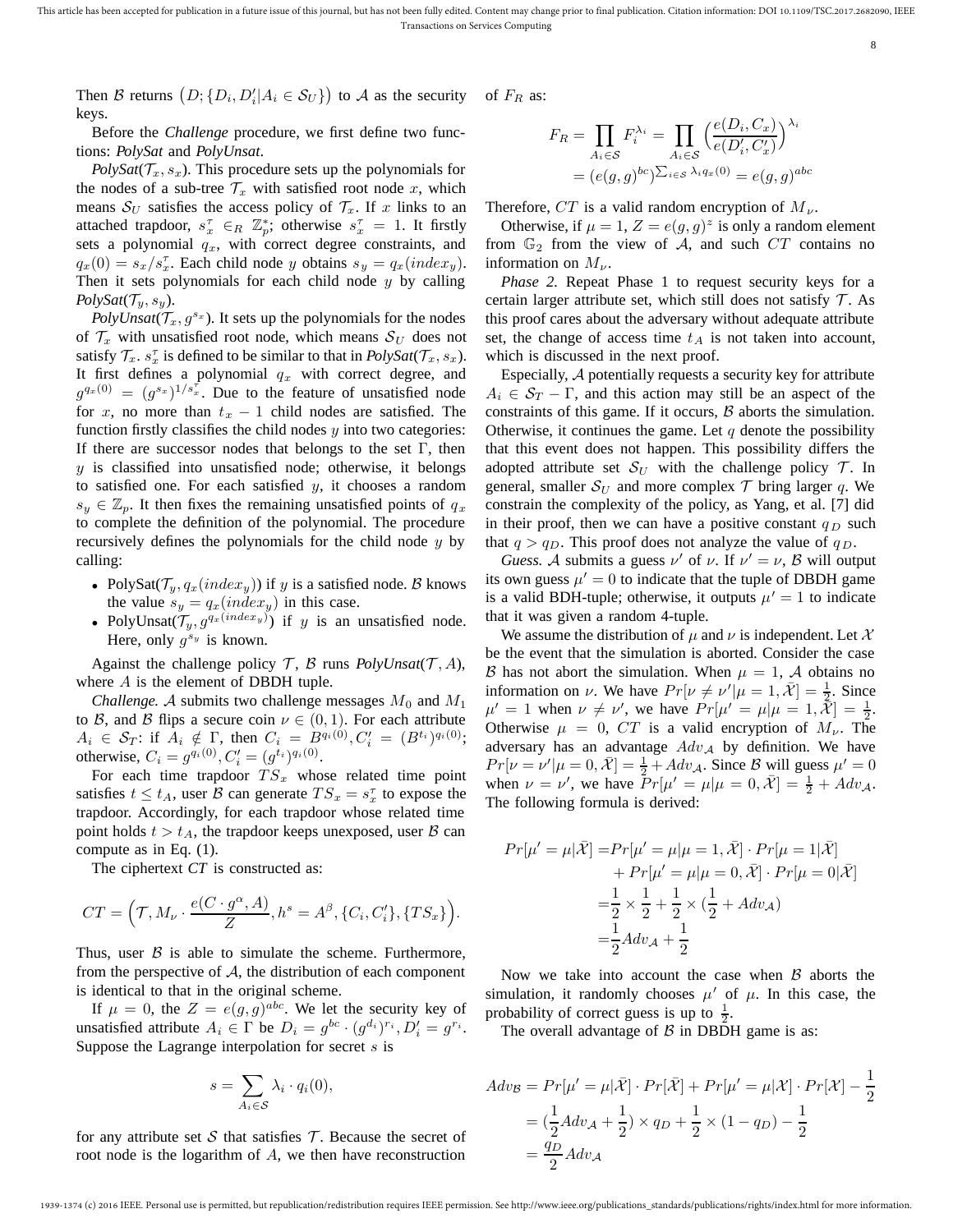9

As proved above, there exists a non-negligible polynomialtime adversary  $\frac{q_D}{2} A dv_A$  in DBDH game if the polynomialtime adversary in our scheme is  $Adv_{\mathcal{A}}$ . We can conclude that our scheme is semantically secure against *chosen plaintext attack*, for the adversary that lacks adequate attribute-related keys.

*Theorem 2:* If DBDH holds, no polynomial-time adversary belongs to the second category can selectively break TAFC with non-negligible advantage.

*PROOF 2:* We still assume that an adversary A exists with a non-negligible advantage  $Adv_{\mathcal{A}}$  against TAFC. Compared with the last proof, the difference in this game is that the decryption cannot be executed at a too-early access time. Then we can build a simulator  $\beta$  that plays the DBDH game with non-negligible advantage.

*Initialize.* It is the same as that in *PROOF 1*.

*Setup.* The simulator  $\beta$  does almost the same to generate public parameter PK like *CA* does in TAFC. The only modification in this simulation is the generation of f and  $H_1(t), t \in \mathbb{F}_T$ . The time-related parameter is from DBDH game that  $f = B$ . A random oracle is used to formulate  $H_1$ like that in *PROOF 1*. The public parameter is sent to the adversary.

*Phase 1.* A makes a key associated with attribute set and access time requests with the same constraints like that in *PROOF 1*. Faced with the attribute set  $S_U$ , access time  $t_A$  and challenge policy  $\mathcal T$ , the simulator  $\mathcal B$  finds the earliest time  $t_B$ , at which time,  $S_U$  becomes a satisfied set for  $T$ . Note that  $t_B > t_A$  if A obeys the request constraints. For any time point t that is not later than  $t_A$ , B sets  $H_1(t) = g^{d_t}$ , and  $TK_t = B^{d_t}$ , with a random  $d_t \in \mathbb{Z}_p^*$ . The user's security key SK is generated like the original TAFC scheme.

Then B sends SK and tokens  $\{TK_t | t \leq t_A\}$  to A.

*Challenge.* A sends  $M_0$  and  $M_1$  to  $\beta$ . After flipping a coin  $\nu \in (0, 1)$ , B encrypts  $M_{\nu}$  as follows: the *non-leaf* nodes and *leaf* nodes are conducted like the original scheme; for each trapdoor  $TS_x$  with parameter  $s_x^{\tau}$ , we consider two cases:

- 1) If the access time  $t_x < t_B$ , B selects a random  $r_t$ , and calculates  $A_x = g^{r_t}$ ,  $B_x = s_x^{\tau} + H_2(e(g^{d_{t_x}}, B)^{r_t})$ .
- 2) Otherwise, the random oracle sets  $H_1(t_x) = C \cdot g^{d_{tx}}$ , with random  $d_{t_x}$ . In the trapdoor,  $A_x = A \cdot g^{r_t}$  with random  $r_{t_x}$ , and  $B_x$  is computed as:

$$
B_x = s_x^{\tau} + H_2\left(Z \cdot e(B, C)^{r_{t_x}} \cdot e(A, B)^{d_{t_x}} \cdot e(g, B)^{r_{t_x} \cdot d_{t_x}}\right)
$$
\n(2)

Thus,  $\beta$  is able to simulate the scheme, where, the distribution of each component is identical to that in the original scheme from the perspective of A.

We consider a trapdoor  $TS_x$ , whose relevant access time is  $t_x \ge t_B$ , and the secret parameter is  $s_x^{\tau}$ . With  $S_U$ , there is a Lagrange interpolation for secret s:

$$
s = s_x^{\tau} \cdot \left( \sum_{A_i \in S_1} \lambda_j \cdot q_j(0) \right) + \sum_{A_i \in S_2} \lambda_i \cdot q_i(0) \tag{3}
$$

Where,  $S_1 \subset S_U$  is a set of attributes that are controlled by the trapdoor  $TS_x$ , and  $S_2$  is the set of other attributes.

If  $\mu = 0$ , the  $Z = e(g, g)^{abc}$ , the argument of  $H_2$  in Eq. (2) (denoted a  $\xi$ ) can be derived as:

$$
\xi = Z \cdot e(B, C)^{r_{t_x}} \cdot e(A, B)^{d_{t_x}} \cdot e(g, B)^{r_{t_x} \cdot d_{t_x}}
$$
  
\n
$$
= e(B, C)^a \cdot e(B, C)^{r_{t_x}} \cdot e(g^{d_{t_x}}, B)^a \cdot e(g^{d_{t_x}}, B)^{r_{t_x}}
$$
  
\n
$$
= (e(B, C) \cdot e(g^{d_{t_x}}, B))^{a+r_{t_x}}
$$
  
\n
$$
= e(C \cdot g^{d_{t_x}}, B)^{a+r_{t_x}},
$$

where  $C \cdot g^{d_{t_x}}$  is the output of  $H_1(t_x)$  of the random oracle, B is used for the public parameter f, and  $g^{a+r_{t_x}} = A \cdot g^{r_{t_x}}$  is the other component of  $TS_x$ . Thus, it is a valid trapdoor of  $s_x^{\tau}$ . Furthermore, the interpolation of Eq. (3) can reconstruct secret s, and the decryption will ultimately recover the plaintext.

Otherwise, if  $\mu = 1$ , the  $Z = e(g, g)^z$  is only a random element from  $\mathbb{G}_2$ , and the Trapdoor Exposure procedure will generate a random element of  $s_x^{\tau}$ . It will lead to a random  $B_x \in \mathbb{Z}_p$  with Eq. (2), then a random  $s_x^{tau} \in \mathbb{Z}_p$  with Trapdoor Exposure, further a random secret  $s \in \mathbb{Z}_p$  with Eq. (3). Finally, the CT contains no information on  $M_{\nu}$ .

*Phase 2.* Repeat *Phase 1* to request later access time, which still does not satisfy  $T$  with  $S_U$ .

*Guess.* A submits a guess  $\nu'$  of  $\nu$ . If  $\nu' = \nu$ , B will outputs its guess  $\mu = 0$ ; otherwise, it outputs  $\mu' = 1$ .

When  $\mu = 1$ , A obtains no information on  $\nu$ . We have  $Pr[\nu \neq \nu'|\mu-1] = \frac{1}{2}$ . Due to the tactics of B,  $Pr[\mu =$  $\mu'|\mu = 1$  =  $\frac{1}{2}$ . Otherwise  $\mu = 0$ , the CT is valid because of valid trapdoors. The adversary has an advantage  $Adv_{\mathcal{A}}$ . We have  $Pr[\nu \neq \nu'|\mu - 1] = \frac{1}{2} + Adv_{\mathcal{A}}$ . And  $\mathcal{B}'$  tactics leads to  $Pr[\mu = \mu'|\mu = 1] = \frac{1}{2} + Adv_{\mathcal{A}}$ . The following formula is derived:

$$
Adv_{\mathcal{B}} = Pr[\mu' = \mu | \mu = 1] + Pr[\mu' = \mu | \mu = 0] - \frac{1}{2}
$$

$$
= \frac{1}{2} Adv_{\mathcal{A}}
$$

The proof shows the existence of a non-negligible adversary  $\frac{1}{2}Adv_A$  in DBDH game. We can conclude that our scheme is semantically secure against *chosen plaintext attack*, when the attack takes place before the specific access time.

From the protocol perspective, the  $s_x^{\tau}$  is exposed with a relevant time token  $TK_t$ , which is generated and published by *CA* at each release time. As the token can be published to the system, rather than securely distributed to other entities, the security feature of this mechanism, therefore, does not rely on an extra secure tunnel.

## *B. Performance Analysis*

In order to give an intuitive evaluation of the performance of TAFC, we make a comparison with other related schemes, such as Androulaki et al. [16] (denoted as **LoTAC**), and an approach based on CP-ABE, where time is handled as attribute (denoted as **TasA**). Since the performance differences among these three schemes are mainly on communication and computation cost of *CA* and the data owner, we analyze these two aspects as follows.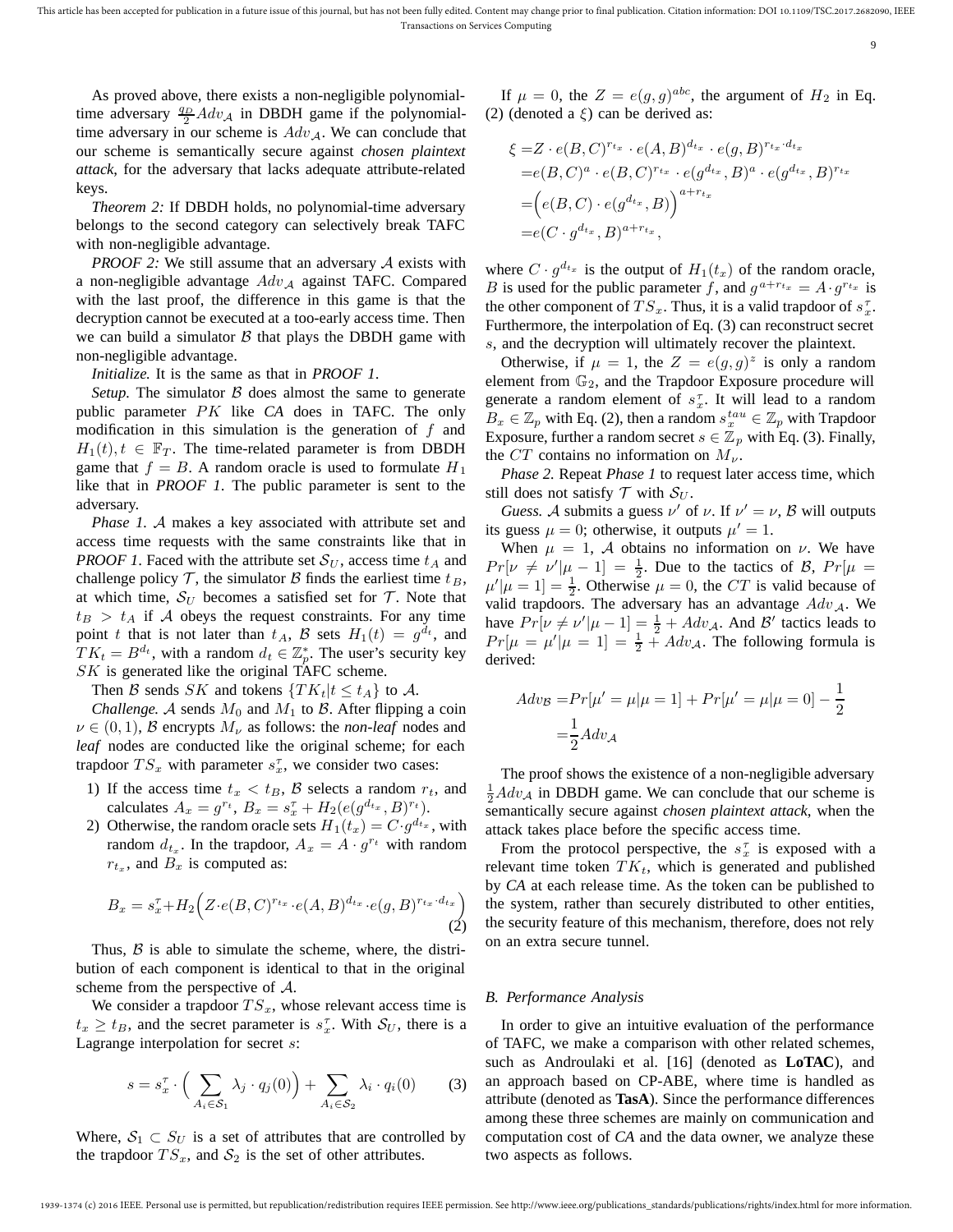*1)* CA*'s Cost for Timed-Release Function:* Fig. 4 and Fig. 5 show the overhead evaluation of trust entities (including *CA*), with increasing number of users and released data respectively.

In TAFC, a time token  $TK_t$  is a universal parameter among all users for one time point t. *CA*, therefore, only needs to calculate and publish one token at each time. On the contrary, if time is handled as an attribute (as in TasA), *CA* should distribute time-associated security key to each user at each time, meaning that the extra cost is linear to the number of users.

In LoTAC, although *CA* does not need to do anything for timed-release function, another trust entity, should implement the timed-release decryption algorithm for each file at each release time. The overhead of this trust entity for this job is linear to the amount of relevant data, as shown in Fig. 5. On the contrary, in TAFC, the timed-release computation for every file can be outsourced to the *honest-but-curious* cloud, without leaking any unauthorized secret.

Thus, our proposed TAFC shows its superiority on *CA*'s cost reduction, when the access control system includes large amount of users and shared data.

*2) Owner's Cost versus Number of Intended Users:* When the owner uploads his/her file, his/her communication cost depends on the package size of the corresponding ciphertext. If we only consider the number of intended users, the cost of owner in LoTAC is  $O(|U|)$ , where |U| is the number of intended users; while the cost in TAFC and TasA is  $O(N_{att})$ , where  $N_{att}$  is the number of attributes in an access policy. In reality, when the number of intended users increases,  $N_{att}$  will increase much more slowly than  $|U|$ , in quite a high probability. With this assumption, Fig. 6 gives the overhead evaluation of data owner with increasing intended users, when encrypting one data file. Because of fine granularity inherited from CP-ABE, TAFC and TasA significantly reduce the communication complexity of data owner when the access privilege should be released to quite a number of users.

Based on the performance analysis on various aspects, we can conclude that TAFC well tolerates the increasing number of users and shared data. Thus, TAFC can provide a lightweight, flexible, and fine-grained access control system for time-sensitive data in cloud storage.

# VII. ACCESS POLICY DESIGN FOR GENERAL TIME-SENSITIVE DATA WITH MULTIPLE RELEASING TIME POINTS

The main construction in Section V provides the basic algorithm and cryptography techniques to embed both time and attribute factors into access control for public cloud. However, it lacks a general method for data owners to make an efficient access structure for arbitrary access privilege construction with both time and attribute factors, especially, when a policy is embedded with multiple releasing time points, there exist many cases as described later in this section. These cases cannot be defined by a tree-based structure with existing mechanisms. In this section, we first list the potential subpolicies for time-sensitive data, and then gives an efficient and practical method to construct relevant access structures.

In this paper, all access policies hold the constraints of *Monotonous Access Capability* defined as follows.

*Definition 3:* (Monotonous Access Capability). The Access capability should hold the monotonic property that can be formulated with both of the two constraints:

- For any user  $U_i$ , and any file  $M_i$ , if  $t_1 < t_2$  and  $U_i$  can access  $M_i$  at  $t_1$ , then he/she can also access it at  $t_2$ .
- If two attribute sets  $S_1$  and  $S_2$  have  $S_1 \subset S_2$  for a file, and the releasing times for these two sets are  $t_1$  and  $t_2$ , respectively, then we have  $t_1 \geq t_2$ .

With the above defined constraints, we can summarize the sub-policy design mechanism facing with boolean formulas and  $(t, n)$  threshold, which have also been mentioned in [31].

For boolean formulas, there are two types that hold the above definition: 1) Converting an attribute to an OR gate; and 2) Removing an attribute from an AND gate. The first type can be realized with the example structures in Fig. 2, where we denote P as  $A_2 \wedge A_3$ . At earlier time  $t_1$  (assume  $t_1 < t_2$ ), the sub-policy is an attribute  $A_1$ , and after  $t_2$ , the sub-policy is automatically updated to  $A_1 \vee P$ . As structures and algorithms for this type can be ideally achieved in the main constructions, we will discuss how to achieve the second type in Section VII-B.

For a  $(k, n)$  threshold gate, two potential cases should be considered: 1) Delaying the time point  $t$  and reducing the threshold  $k$  at the same time can hold the defined constraints. We will discuss how to efficiently achieve it in Section VII-C. 2) Also, the constraints allow the scenario where later access brings in larger  $n$ . The achievement of this will be presented in Section VII-D.

With the above considerations, we will firstly introduce a modified algorithm for the time trapdoor construction. Then we will further design structures for the sub-policies of timerelated data into two cases, and any potential access policy for time-sensitive data can be expressed as the combination of these proposed structures.

# *A. Unattached time trapdoor: A trapdoor as a single leaf node*

In the main construction of TAFC, a time trapdoor should be attached to a node of the policy tree. Here we further give another scheme to support a time trapdoor without being attached to any node, which will be utilized to realize timerelated sub-policies in the following subsections. From the perspective of the structure construction, such time trapdoor is a leaf node, which can be regarded as a special attribute. In this section, we use *attached time trapdoor* to indicate that it's attached to a certain internal node, and *unattached time trapdoor* to indicate that it is not attached to any node but acts as a special attribute.

In the Encryption procedure, we can obtain a secret share  $s_x^0 \in \mathbb{Z}_p^*$  and an unattached time trapdoor  $TS_x$  from its parent node. Then, we can get  $s_x^{\tau} = s_x^0$  (different from that for an attached time trapdoor), and an unexposed trapdoor  $TS_x =$  $(A_x, B_x)$  is generated with  $s_x^{\tau}$  and the predetermined releasing time  $t \in \mathbb{F}_T$  as shown in Eq. (1).

A trapdoor can be exposed by the cloud server with the same mechanism as that in Section V-C5. When a user  $U_i$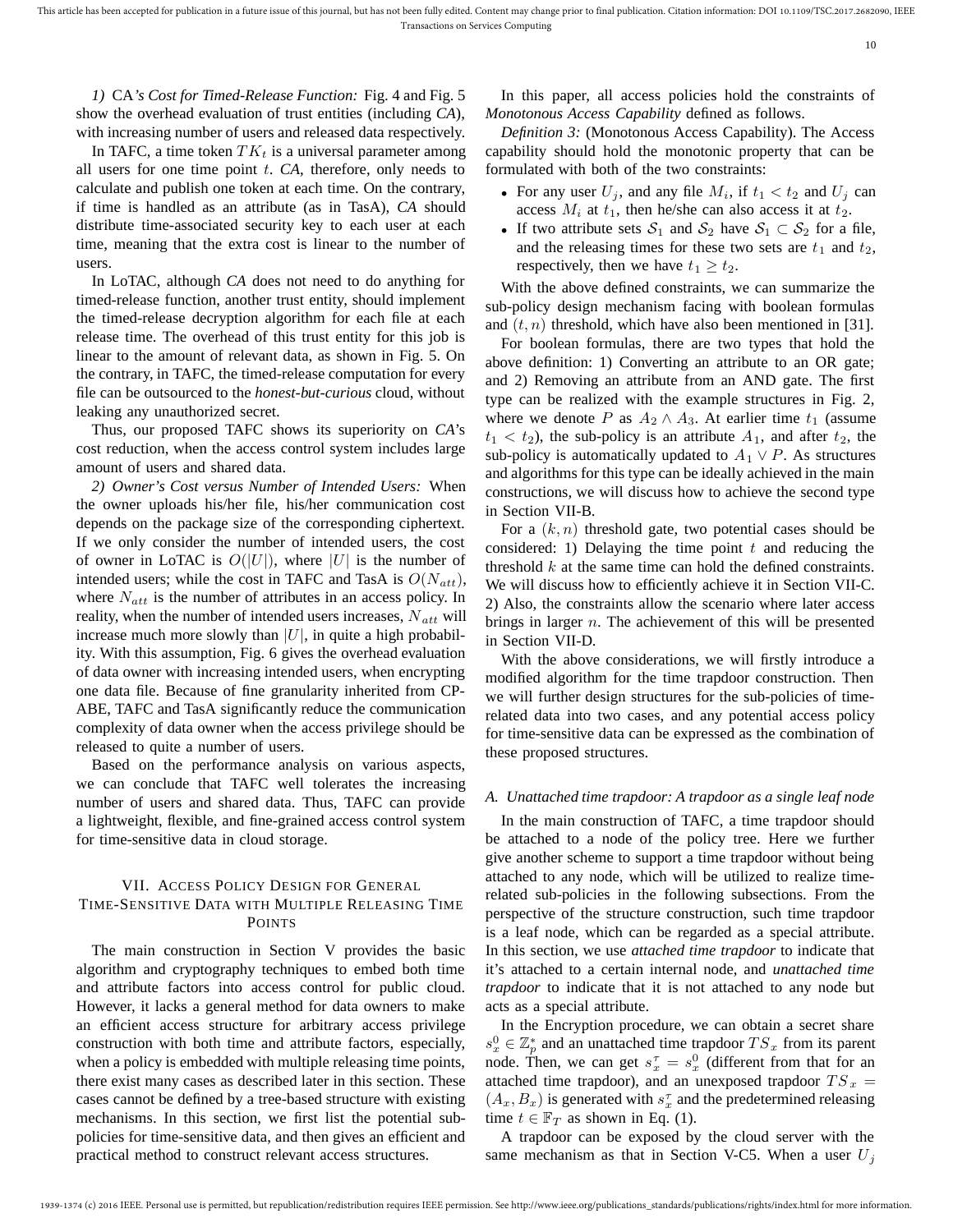This article has been accepted for publication in a future issue of this journal, but has not been fully edited. Content may change prior to final publication. Citation information: DOI 10.1109/TSC.2017.2682090, IEEE Transactions on Services Computing



Fig. 4. Cost of *CA* versus Number of Users



Fig. 5. Computation Overhead of Trust Entity versus Amount of Released Data

has got a ciphertext with an exposed trapdoor  $TS'_x$ , he/she can further compute  $F_x$  as follows:

$$
F_x = \left(\frac{e(h, g^{(\alpha+u_j)/\beta})}{e(g, g)^{\alpha}}\right)^{TS'_x}
$$
  
= 
$$
\left(\frac{e(g^{\beta}, g^{(\alpha+u_j)/\beta})}{e(g, g)^{\alpha}}\right)^{s_x^{\tau}} = e(g, g)^{u_j s_x^{\tau}}
$$
(4)

For an unattached time trapdoor,  $s_x^0 = s_x^{\tau}$ , we can further get  $F_x = e(g, g)^{u_j s_x^0}$ , which can be utilized to reconstruct its parent's secret  $F_y$  as shown in Eq. (2).

In the following subsections, we will mainly focus on the placement of time trapdoors. For clarity, we use time  $t$  instead of the node  $TS_x$  to indicate the time trapdoor in this section.

# *B. An additional satisfied sub-policy wins an earlier access (Case 1)*

This case is used to satisfy the scenario: For example, a user whose attribute set satisfies a sub-policy  $\mathcal{P}_1$  can access a file at time t3. If the user can *additionally* satisfy a subpolicy  $P_2$ , the access privilege will be granted at earlier time  $t_2 < t_3$ <sup>1</sup>. The  $P_1$  and  $P_2$  can be either a single attribute or a sub-structure with multiple nodes.

Fig. 7(a) depicts our proposed access structure to realize the above access policy: An  $OR$  gate is set over the additional policy  $\mathcal{P}_2$  and the trapdoor  $t_3$ ; and an AND gate is over this OR gate and the sub-policy  $P_1$ . Finally, the trapdoor  $t_2$ is linked to the AND gate. With this kind of structure, a user whose attributes satisfy both  $P_1$  and  $P_2$  will get access privilege when it reaches the time point  $t_2$ , while a user whose attributes only satisfy  $P_1$  cannot satisfy the whole policy until it reaches time point  $t_3$ , since neither  $\mathcal{P}_2$  nor  $t_2$  under the OR gate can be satisfied.

We can extend this case to a multiple-hierarchy scenario: If a user's attribute set satisfies  $P_1$ , he/she can access the file at time point  $t_3$ ; If his/her attribute set additionally satisfies  $\mathcal{P}_2$ , he/she can access the file at time point  $t_2$  (earlier than  $t_3$ ); While his/her attribute set satisfies  $P_3$  in addition to  $P_1$ and  $P_2$ , the access privilege will be granted to him/her further earlier, say at time  $t_1$ .



Fig. 6. Cost of Owner versus Number of Intended Users



Fig. 7. Structure for Case 1

Fig. 7(b) shows the structure to meet the above requirement. The structure in Fig. 7(a) can be treated as a sub-policy of the policy indicated in Fig. 7(b), which has only a small modification: the time trapdoor  $t_2$  is no longer linked to the original  $AND$  gate. Instead, it is under an  $OR$  gate along with  $P_3$ . If the modified sub policy is treated as one basic symbol, the two structures in Fig. 7(a) and Fig. 7(b) are similar from the perspective of the policy structure construction. From this viewpoint, our proposed mechanism can be utilized to construct a recursive structure, which can be extended to satisfy the scenarios with more hierarchies.

# *C. More satisfied sub-policies wins an earlier access (Case 2)*

In this case, we consider the scenario: There are a collection of sub-policies  $(\mathcal{P}_1, \mathcal{P}_2, \cdots, \mathcal{P}_n)$ . If at the time point  $t_i$  (We assume  $t_{i+1} > t_i$ , the access policy is a  $(k_i, n)$  threshold gate over the above sub-policies, in which, we have

$$
t_1 \le t_i < t_j \le t_m \iff k_i > k_j. \tag{5}
$$

Then, we have relevant access structure to realize this kind of policy requirement as shown in Fig. 8. A non-leaf node whose threshold is  $k_1$  (the relevant access time is  $t_1$ ) is set as the root of this structure, and it has  $n + k_1 - k_m$  child nodes: The child nodes include the sub-policies  $\mathcal{P}_1, \mathcal{P}_2, \cdots$ ,  $\mathcal{P}_n$  and a series of unattached time trapdoors. The number of unattached time trapdoors for each predefined time  $t_i$  ( $2 \le i \le$ m) equals to  $k_{i-1} - k_i$ . Each of the child nodes, whether it's

<sup>&</sup>lt;sup>1</sup>In order to easily introduce the multiple-hierarchy scenario with no puzzle based on this type of one hierarchy scenario, we first use  $t_2$  and  $t_3$  leaving  $t_1$  to be introduced in the multiple-hierarchy scenario later on.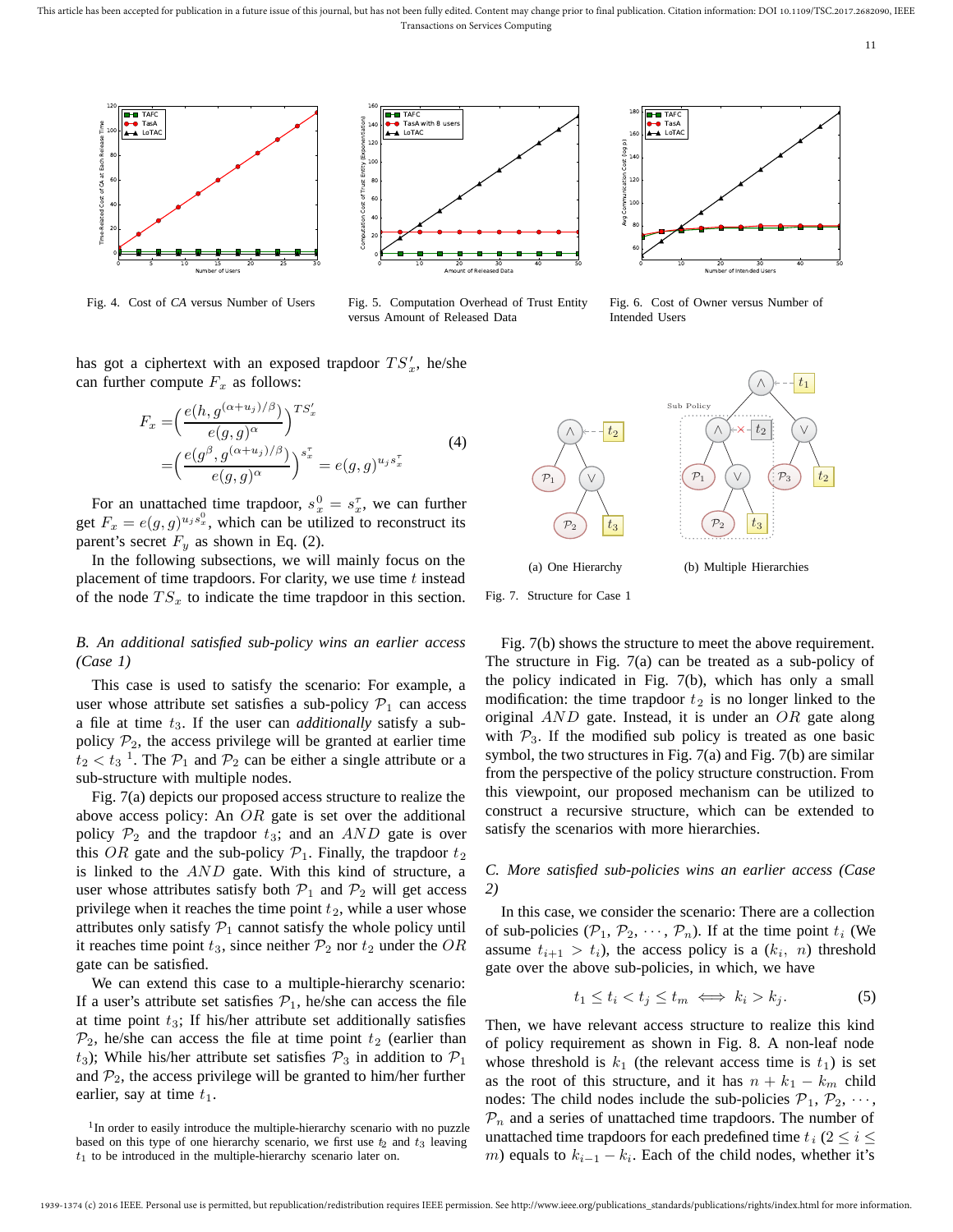

Fig. 8. Structure for Case 2

the candidate sub-policy  $\mathcal{P}_n$ , or the unattached time trapdoor, will get its unique secret share from the root node, with a  $(k_1, n + k_1 - k_m)$  secret sharing method. Finally, the time trapdoor  $t_1$  is an attached time trapdoor and is linked to the root.

When it reaches time point  $t_i$  ( $1 \le i \le m$ ), apart from  $t_1$ , the trapdoors associated with the time point  $\{t_2, t_3, \dots, t_i\}$ have been exposed, whose total number is  $\sum_{j=2}^{i} (k_{j-1} - k_j) =$  $k_1 - k_i$ . If a user wants to access the data at that time, he/she can compute  $F_x$  for each exposed trapdoor as Eq. (4), where the number of all trapdoors is  $k_1 - k_i$ . Thus, if and only if his/her attribute set satisfies at least  $k_i$  of the n candidate subpolicies  $P_i$ , the total number of satisfied child nodes equals to  $k_1$ , which is just the threshold. Furthermore,  $F_x$  of the root node can be reconstructed as Eq. (2).

If we only consider the access structure at this moment, the user only needs to concern that whether his/her attribute set can satisfy  $k_i$  of the n sub-policies. This is just the access requirement of the access policy depicted in the first paragraph of this case.

In addition, if the access time is earlier than  $t_1$ , the attached trapdoor  $t_1$  can prevent such unauthorized access behaviour. Therefore, the structure in Fig. 8 supports a  $(k_i, n)$  threshold gate for the *n* sub-policies at each required time point  $t_i$ , and is able to meet the access policy requirement.

#### *D. Later access has larger* n *of (*k, n*) gate (Case 3)*

In this case, we consider a scenario, where the  $(k, n)$  has such requirement: The threshold  $k$  is constant, where more candidate sub-policies will enlarge the  $n$ . In this scenario, later access means more choice to constitute one's attributes to satisfy the access policy. We use a simple access control requirement as an example: At time point  $t_1$ , the threshold of the access policy is  $(k, 2)$  gate, where the candidate subpolices are  $P_1$  and  $P_2$ . While at time point  $t_2$  ( $t_2 > t_1$ ), a user whose attribute set can satisfy  $k$  of three sub-policies can also satisfy the policy, where  $\mathcal{P}_3$  is the additional candidate subpolicy, and  $k$  is not changed. Fig. 9 shows the access structure of this example.

In this structure, the access control at different time is as follows:

- 1) An access before  $t_1$  will fail because of the trapdoor  $t_1$ .
- 2) If the time is between  $t_1$  and  $t_2$ , the sub-policy  $\mathcal{P}_3$  is linked to an unexposed trapdoor  $t_2$ . Therefore, candidate sub-policies that can be used are only  $\mathcal{P}_1$  and  $\mathcal{P}_2$ .



12

Fig. 9. Structure for Case 3

Whether or not a user's attribute set satisfies  $\mathcal{P}_3$  does not affect the access judgement.

3) At time point  $t_2$ , the remaining time trapdoor is exposed, which means  $\mathcal{P}_3$  becomes a candidate sub-policy of the  $(k, 3)$  gate. Therefore, a user whose attribute set satisfies k of the three sub-polices will satisfy the entire policy.

Note that, if  $k = 1$ , the structure is similar to that in Fig. 2. The above analysis shows that access structures like Fig. 9 can achieve time-sensitive data access control requirement of Case 3. What is more, if we add unattached time trapdoors  $t_i > t_1$ to Fig. 2, as child nodes of the root, we can achieve increasing threshold  $k$  and decreasing candidate  $n$  in one structure, which is the combination of Case 2 and Case 3.

## VIII. CONCLUSION

This paper aims at fine-grained access control for timesensitive data in cloud storage. One challenge is to simultaneously achieve both flexible timed release and fine granularity with lightweight overhead, which was not explored in existing works. In this paper, we proposed a scheme to achieve this goal. Our scheme seamlessly incorporates the concept of timed-release encryption to the architecture of ciphertextpolicy attribute-based encryption. With a suit of proposed mechanisms, this scheme provides data owners with the capability to flexibly release the access privilege to different users at different time, according to a well-defined access policy over attributes and release time. We further studied access policy design for all potential access requirements of timesensitive, through suitable placement of time trapdoors. The analysis shows that our scheme can preserve the confidentiality of time-sensitive data, with a lightweight overhead on both *CA* and data owners. It thus well suits the practical large-scale access control system for cloud storage.

#### ACKNOWLEDGMENT

The authors sincerely thank the anonymous referees for their invaluable suggestions that have led to the present improved version of the original manuscript. This work is supported by the National Natural Science Foundation of China under Grant No. 61379129, Youth Innovation Promotion Association CAS, and the Fundamental Research Funds for the Central Universities.

## **REFERENCES**

[1] Z. Qin, H. Xiong, S. Wu, and J. Batamuliza, "A survey of proxy re-encryption for secure data sharing in cloud computing," *IEEE Transactions on Services Computing, Avaliable online*, 2016.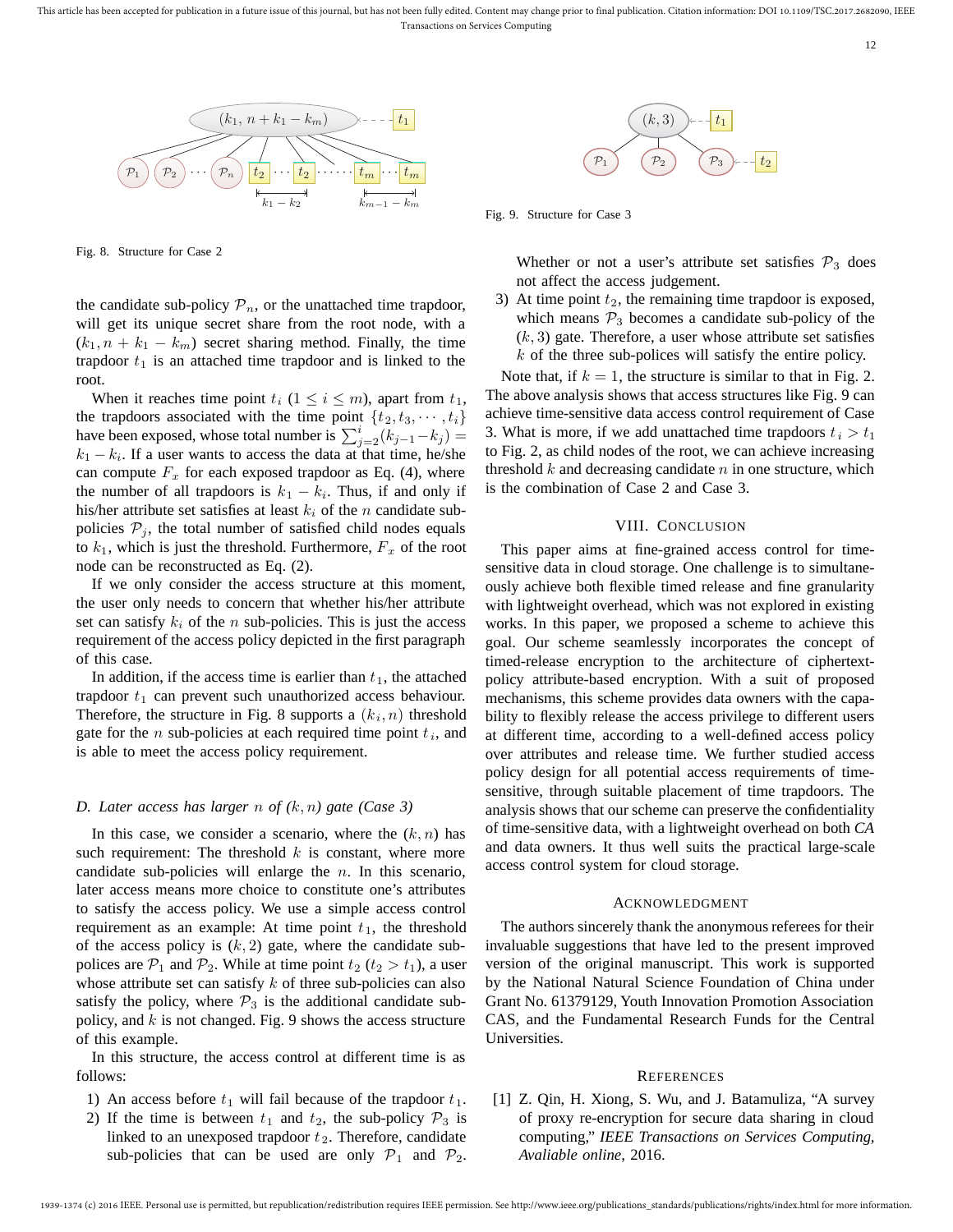- [2] F. Armknecht, J.-M. Bohli, G. O. Karame, and F. Youssef, "Transparent data deduplication in the cloud," in *Proceedings of the 22nd ACM SIGSAC Conference on Computer and Communications Security*, pp. 886–900, ACM, 2015.
- [3] R. Masood, M. A. Shibli, Y. Ghazi, A. Kanwal, and A. Ali, "Cloud authorization: exploring techniques and approach towards effective access control framework," *Frontiers of Computer Science*, vol. 9, no. 2, pp. 297– 321, 2015.
- [4] K. Ren, C. Wang, and Q. Wang, "Security challenges for the public cloud," *IEEE Internet Computing*, vol. 16, no. 1, pp. 69–73, 2012.
- [5] J. Bethencourt, A. Sahai, and B. Waters, "Ciphertextpolicy attribute-based encryption," in *Proceedings of the 28th IEEE Symposium on Security and Privacy (S&P '07)*, pp. 321–334, IEEE, 2007.
- [6] Z. Wan, J. Liu, and R. H. Deng, "HASBE: A hierarchical attribute-based solution for flexible and scalable access control in cloud computing," *IEEE Transactions on Information Forensics and Security*, vol. 7, no. 2, pp. 743–754, 2012.
- [7] K. Yang, X. Jia, K. Ren, B. Zhang, and R. Xie, "DAC-MACS: Effective data access control for multi-authority cloud storage systems," *IEEE Transactions on Information Forensics and Security*, vol. 8, no. 11, pp. 1790– 1801, 2013.
- [8] M. Li, S. Yu, Y. Zheng, K. Ren, and W. Lou, "Scalable and secure sharing of personal health records in cloud computing using attribute-based encryption," *IEEE Transactions on Parallel and Distributed Systems*, vol. 24, no. 1, pp. 131–143, 2013.
- [9] E. Bertino, P. A. Bonatti, and E. Ferrari, "TRBAC: A temporal role-based access control model," *ACM Transactions on Information and System Security*, vol. 4, no. 3, pp. 191–233, 2001.
- [10] I. Ray and M. Toahchoodee, "A spatio-temporal rolebased access control model," in *IFIP Annual Conference on Data and Applications Security and Privacy*, pp. 211– 226, Springer, 2007.
- [11] D. Kulkarni and A. Tripathi, "Context-aware role-based access control in pervasive computing systems," in *Proceedings of the 13th ACM symposium on Access control models and technologies*, pp. 113–122, ACM, 2008.
- [12] R. L. Rivest, A. Shamir, and D. A. Wagner, "Timelock puzzles and timed-release crypto," tech. rep., Massachusetts Institute of Technology, 1996.
- [13] K. Yuan, Z. Liu, C. Jia, J. Yang, and S. Lv, "Public key timed-release searchable encryption," in *Proceedings of the 2013 Fourth International Emerging Intelligent Data and Web Technologies (EIDWT '13)*, pp. 241–248, IEEE, 2013.
- [14] Q. Liu, G. Wang, and J. Wu, "Time-based proxy reencryption scheme for secure data sharing in a cloud environment," *Information Sciences*, vol. 258, no. 3, pp. 355–370, 2014.
- [15] L. Xu, F. Zhang, and S. Tang, "Timed-release oblivious transfer," *Security and Communication Networks*, vol. 7,

no. 7, pp. 1138–1149, 2014.

- [16] E. Androulaki, C. Soriente, L. Malisa, and S. Capkun, "Enforcing location and time-based access control on cloud-stored data," in *Proceedings of the 2014 IEEE 34th International Distributed Computing Systems (ICDCS '14)*, pp. 637–648, IEEE, 2014.
- [17] C.-I. Fan and S.-Y. Huang, "Timed-release predicate encryption and its extensions in cloud computing," *Journal of Internet Technology*, vol. 15, no. 3, pp. 413–426, 2014.
- [18] J. Hong, K. Xue, W. Li, and Y. Xue, "TAFC: Time and attribute factors combined access control on time-sensitive data in public cloud," in *Proceedings of the 2015 IEEE Global Communications Conference (GLOBECOM '15)*, pp. 1–6, IEEE, 2015.
- [19] H. Tian, Y. Chen, C.-C. Chang, H. Jiang, Y. Huang, Y. Chen, and J. Liu, "Dynamic-hash-table based public auditing for secure cloud storage," *IEEE Transactions on Services Computing, Avaliable online*, 2016.
- [20] C. Wang, Q. Wang, K. Ren, N. Cao, and W. Lou, "Toward secure and dependable storage services in cloud computing," *IEEE Transactions on Services Computing*, vol. 5, no. 2, pp. 220–232, 2012.
- [21] H. Wang, "Identity-based distributed provable data possession in multicloud storage," *IEEE Transactions on Services Computing*, vol. 8, no. 2, pp. 328–340, 2015.
- [22] Z. Fu, K. Ren, J. Shu, X. Sun, and F. Huang, "Enabling personalized search over encrypted outsourced data with efficiency improvement," *IEEE Transactions on Parallel and Distributed Systems*, vol. 27, no. 9, pp. 2546–2559, 2015.
- [23] Z. Zhou, H. Zhang, Q. Zhang, Y. Xu, and P. Li, "Privacy-preserving granular data retrieval indexes for outsourced cloud data," in *Proceedings of the 2014 IEEE Global Communications Conference (GLOBECOM '14)*, pp. 601–606, IEEE, 2014.
- [24] Q. Liu, C. C. Tan, J. Wu, and G. Wang, "Reliable re-encryption in unreliable clouds," in *Proceedings of the 2011 IEEE Global Communications Conference (GLOBECOM '11)*, pp. 1–5, IEEE, 2011.
- [25] J. Li, W. Yao, Y. Zhang, and H. Qian, "Flexible and finegrained attribute-based data storage in cloud computing," *IEEE Transactions on Services Computing, Avaliable online*, 2016.
- [26] A. Sahai and B. Waters, "Fuzzy identity-based encryption," in *Advances in Cryptology–EUROCRYPT 2005*, pp. 457–473, Springer, 2005.
- [27] V. Goyal, O. Pandey, A. Sahai, and B. Waters, "Attributebased encryption for fine-grained access control of encrypted data," in *Proceedings of the 13th ACM conference on Computer and communications security (CCS '06)*, pp. 89–98, ACM, 2006.
- [28] S. Yu, C. Wang, K. Ren, and W. Lou, "Achieving secure, scalable, and fine-grained data access control in cloud computing," in *Proceedings of the 29th IEEE International Conference on Computer Communications (INFOCOM '10)*, pp. 1–9, IEEE, 2010.
- [29] C. Wang and J. Luo, "An efficient key-policy attributebased encryption scheme with constant ciphertex-